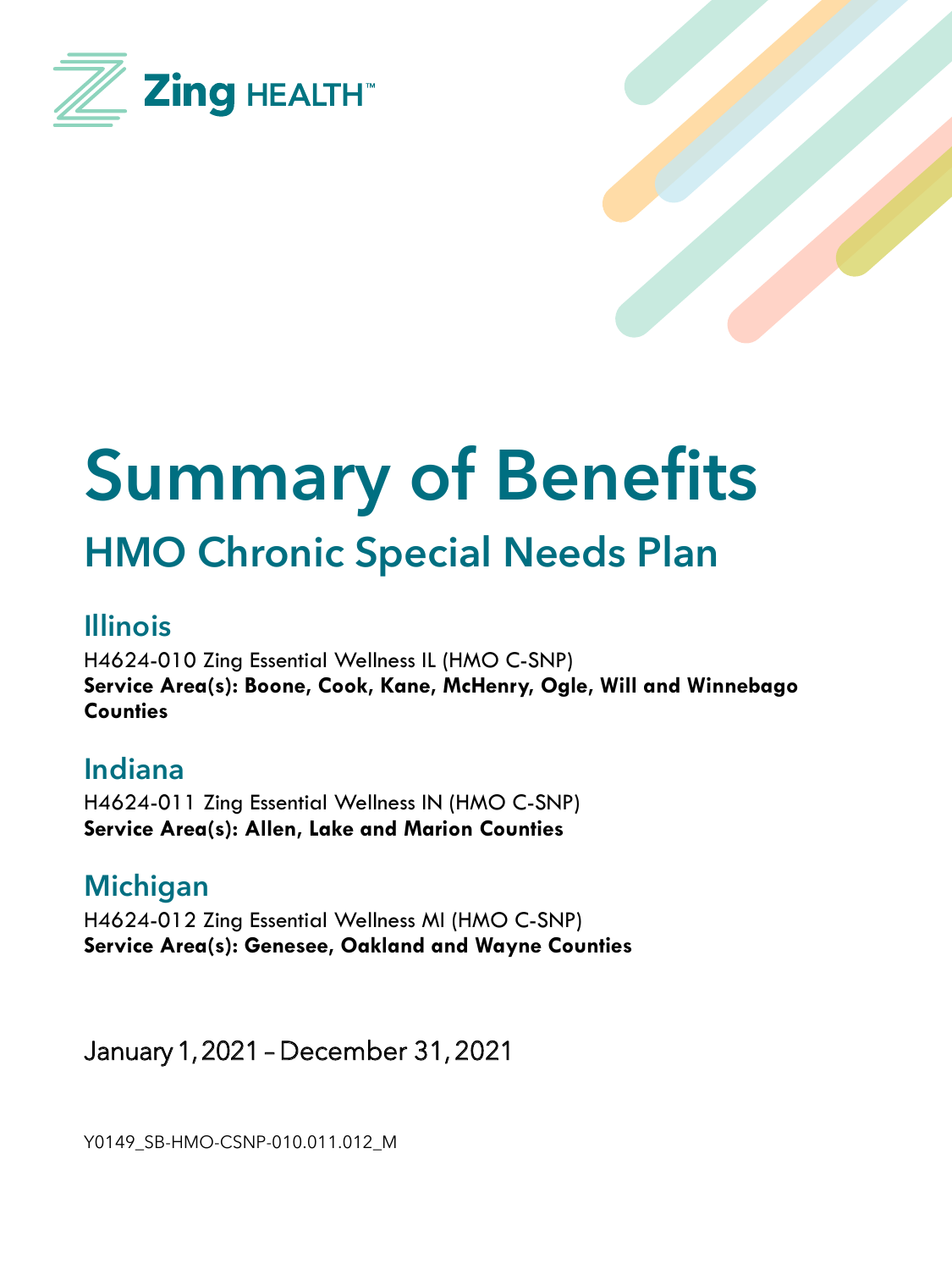

#### **About Zing Health Plan**

Zing Health Plan is a Medicare Advantage plan designed to cover all the benefits you receive under Original Medicare. In addition, the plan covers Part D prescription drugs, dental, vision, hearing and much more at no additional monthly plan premium.

Whether new to Medicare or an existing Medicare beneficiary, Zing Health has you covered. We understand navigating the Medicare maze isn't always easy. That's why you can count on us to assist you with answering questions you may have when making important health care decisions.

We've been asked, "Why Zing"? The word "Zing" denotes energy, vigor, excitement, or stimulating quality which is what Zing seeks to infuse into our healthcare delivery model. Our goal is to provide our members with health care benefits that will assist them in obtaining optimal health. Zing Health takes a holistic approach to delivering comprehensive health care which includes robust Health and Wellness Programs.

#### **Important Plan Information**

Zing Essential Wellness IL, IN, MI (HMO C-SNP) is a Medicare Advantage plan with a Medicare contract. Enrollment in the plan depends on contract renewal.

This easy to use guide helps you to understand what benefits are covered by the plans. The benefit information provided is a summary of what we cover and what you can expect to pay. It doesn't list every service that we cover or list every limitation or exclusion. For a complete list of services we cover, call us or request the "Evidence of Coverage" booklet.

For more information, please call us at **1-866-946-4458** (TTY users should call 711), or visit us at **www.myzinghealth.com**.

### **Who can join?**

To join Zing Essential Wellness IL, IN, MI (HMO C-SNP), you must have Medicare Part A and be enrolled in Part B, live in the plans service area, and be diagnosed with at least one of the following chronic conditions: Cardiovascular Disease, Diabetes and/or Chronic Heart Failure. The service area includes the following counties:

- § **IL (Boone, Cook, Kane, Will, Ogle, McHenry, Winnebago);**
- § **IN (Allen, Lake, Marion);**
- § **MI (Genesee, Oakland, Wayne)**

#### **What providers can I use?**

Zing Essential Wellness IL, IN, MI (HMO C-SNP) has a network of doctors, hospitals, pharmacies, and other providers. Except in emergency situations, if you use providers that are not in our network, we may not pay for out-of-network services.

Once enrolled in the plan, you will select a primary care physician (PCP). Most of your health care services will be referred by the doctor you select. That means you may need a referral before you can see other health care professionals. In some instances, a prior authorization may be required for some services you receive.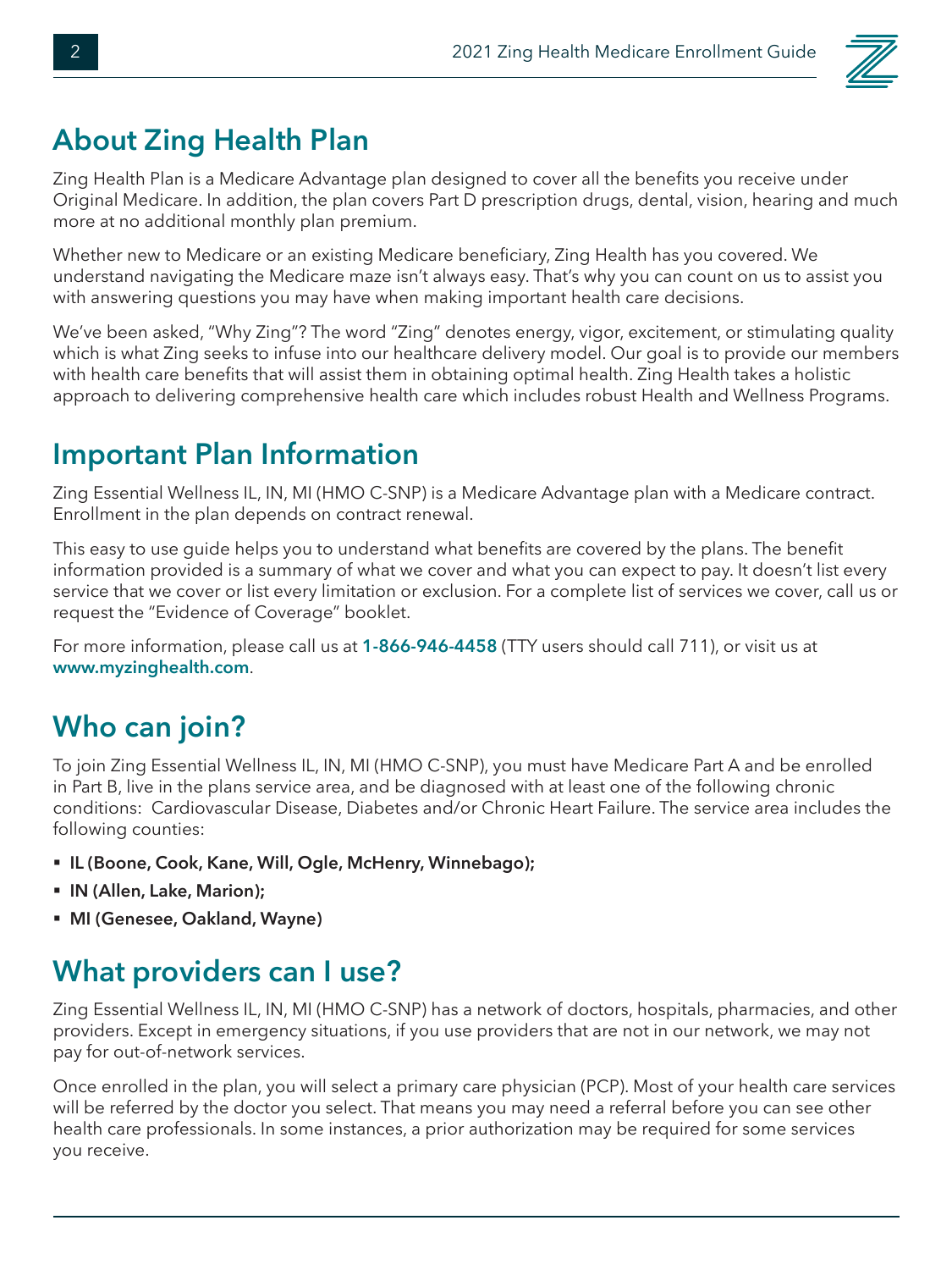

#### **What are our hours of operation?**

Hours of operation are between 8:00 a.m. and 8:00 p.m. Monday through Friday (from April 1 through September 30). And 8:00 a.m. to 8:00 p.m. 7 days a week (from October 1 through March 31).

- § If you are a member of this plan, call toll free **1-866-946-4458 (TTY users should call 711) or visit us at www.myzinghealth.com.**
- § If you are not a member of this plan, call toll-free **1-866-946-4458.**

#### **What does Original Medicare cover?**

If you want to know more about the coverage and costs of Original Medicare, look in your current "Medicare & You" handbook. View it online at www.medicare.gov or get a copy by calling 1-800-MEDICARE (1-800-633-4227), 24 hours a day, 7 days a week. TTY users should call 1-877-486-2048.

### **Monthly Premium, Deductible, and Limits on How Much You Pay for Covered Services**

|                                                                                                                | H4624-010<br><b>Zing Essential Wellness IL</b><br>(HMO C-SNP)<br>Boone, Cook, Kane,<br>McHenry, Ogle, Will and<br><b>Winnebago Counties</b>                                                                                                      | H4624-011<br><b>Zing Essential Wellness IN</b><br>(HMO C-SNP)<br>Allen, Lake, and Marion<br><b>Counties</b> | H4624-012<br><b>Zing Essential Wellness MI</b><br>(HMO C-SNP)<br>Genesee, Oakland, and<br><b>Wayne Counties</b> |  |
|----------------------------------------------------------------------------------------------------------------|--------------------------------------------------------------------------------------------------------------------------------------------------------------------------------------------------------------------------------------------------|-------------------------------------------------------------------------------------------------------------|-----------------------------------------------------------------------------------------------------------------|--|
| <b>Monthly</b><br>Premium                                                                                      | \$0 Monthly plan premium                                                                                                                                                                                                                         |                                                                                                             |                                                                                                                 |  |
|                                                                                                                |                                                                                                                                                                                                                                                  | In addition, you must keep paying your Medicare Part B premium.                                             |                                                                                                                 |  |
| Plan<br><b>Deductible</b>                                                                                      | This plan does not have a deductible.                                                                                                                                                                                                            |                                                                                                             |                                                                                                                 |  |
| Is there any<br>limit on how<br>much I will<br>pay for my<br>covered<br>services?                              | Yes. Like all Medicare health plans, our plan protects you by having yearly limits on<br>your out-of-pocket costs for medical and hospital care.<br>This does not include prescription drug out-of-pocket cost.                                  |                                                                                                             |                                                                                                                 |  |
| Yearly<br><b>Maximum</b><br>Out-of-pocket<br>responsibility?<br>(Does not<br>include<br>prescription<br>drugs) | \$3,000 is the most you'll pay for covered services you receive from in-network<br>providers.<br>If you reach the limit on out-of-pocket costs, we will pay the full cost for the rest of<br>the year for covered medical and hospital services. |                                                                                                             |                                                                                                                 |  |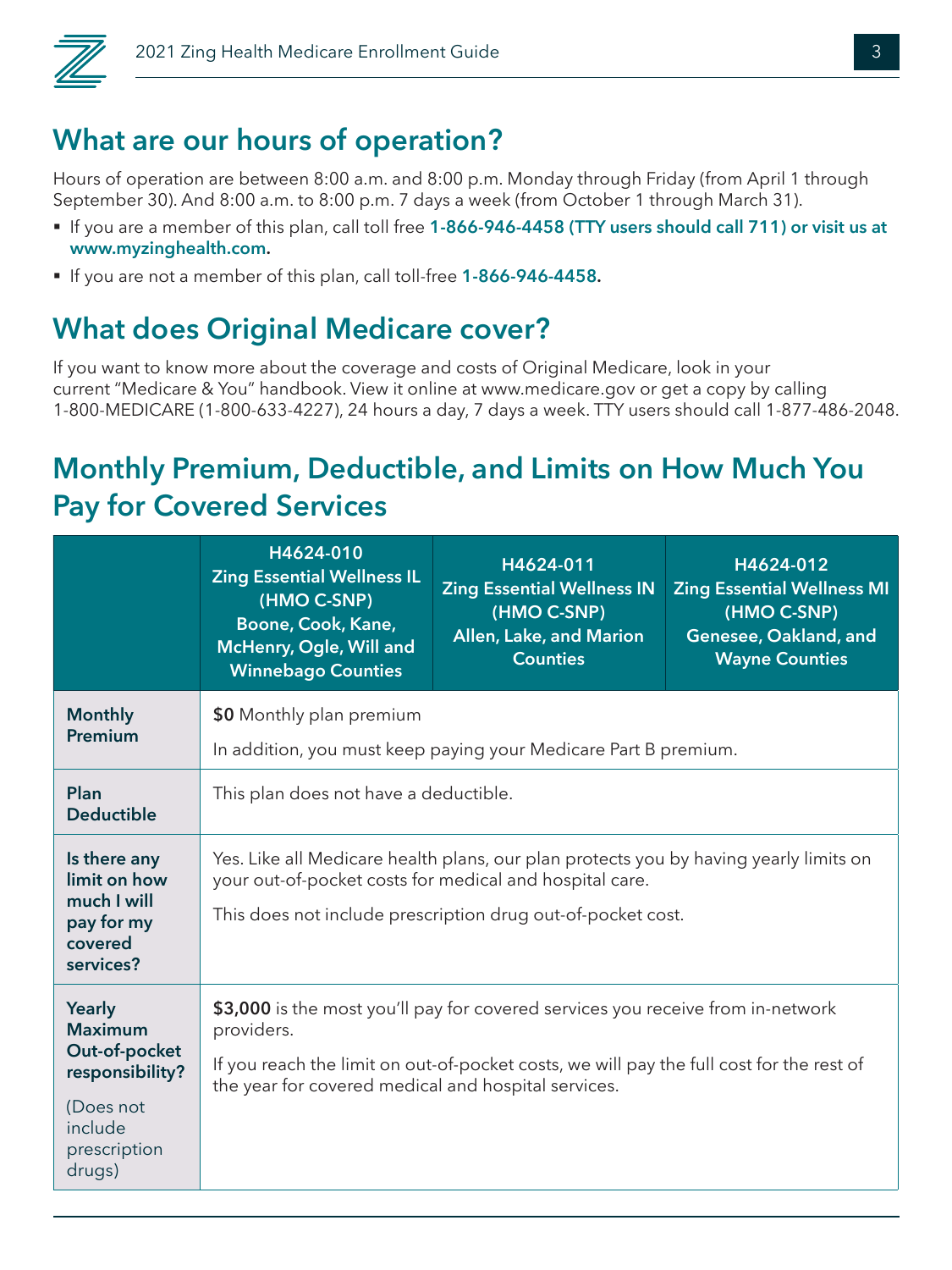

# **Covered Medical and Hospital Benefits**

| <b>Benefit Coverage</b>                       | H4624-010<br><b>Zing Essential Wellness IL</b><br>(HMO C-SNP)<br>Boone, Cook, Kane,<br>McHenry, Ogle, Will and<br><b>Winnebago Counties</b>                                                                                                                                                                                                                  | H4624-011<br>(HMO C-SNP)<br>Allen, Lake, and Marion<br><b>Counties</b> | H4624-012<br>Zing Essential Wellness IN Zing Essential Wellness MI<br>(HMO C-SNP)<br>Genesee, Oakland, and<br><b>Wayne Counties</b> |  |
|-----------------------------------------------|--------------------------------------------------------------------------------------------------------------------------------------------------------------------------------------------------------------------------------------------------------------------------------------------------------------------------------------------------------------|------------------------------------------------------------------------|-------------------------------------------------------------------------------------------------------------------------------------|--|
|                                               | Note: Services with an * may require prior authorization or a referral.                                                                                                                                                                                                                                                                                      |                                                                        |                                                                                                                                     |  |
| <b>Inpatient Hospital Coverage*</b>           |                                                                                                                                                                                                                                                                                                                                                              |                                                                        |                                                                                                                                     |  |
| <b>Acute Inpatient</b><br>Hospital Care*      | In-Network:<br>■ You pay \$200 copay per day for days 1 through 5.<br>• You pay nothing per day for days 6 and beyond.                                                                                                                                                                                                                                       |                                                                        |                                                                                                                                     |  |
| <b>Outpatient Hospital Coverage*</b>          |                                                                                                                                                                                                                                                                                                                                                              |                                                                        |                                                                                                                                     |  |
| <b>Outpatient Services*</b>                   | In-Network:<br>You pay \$25 copay to \$150 copay for Outpatient hospital services.<br>Copay may vary depending on the place of service.<br>Outpatient hospital services may include approved procedures like<br>diagnostic procedures, casts, stitches, or outpatient surgery. For a complete<br>list of services, please refer to the Evidence of Coverage. |                                                                        |                                                                                                                                     |  |
| Doctor Visits*                                |                                                                                                                                                                                                                                                                                                                                                              |                                                                        |                                                                                                                                     |  |
| <b>Primary Care</b><br><b>Physician (PCP)</b> | In-Network:<br>You pay \$0 copay for a Primary Care Physician visit.                                                                                                                                                                                                                                                                                         |                                                                        |                                                                                                                                     |  |
| Specialists*                                  | In-Network:<br>You pay \$20 copay for Specialist visits.                                                                                                                                                                                                                                                                                                     |                                                                        |                                                                                                                                     |  |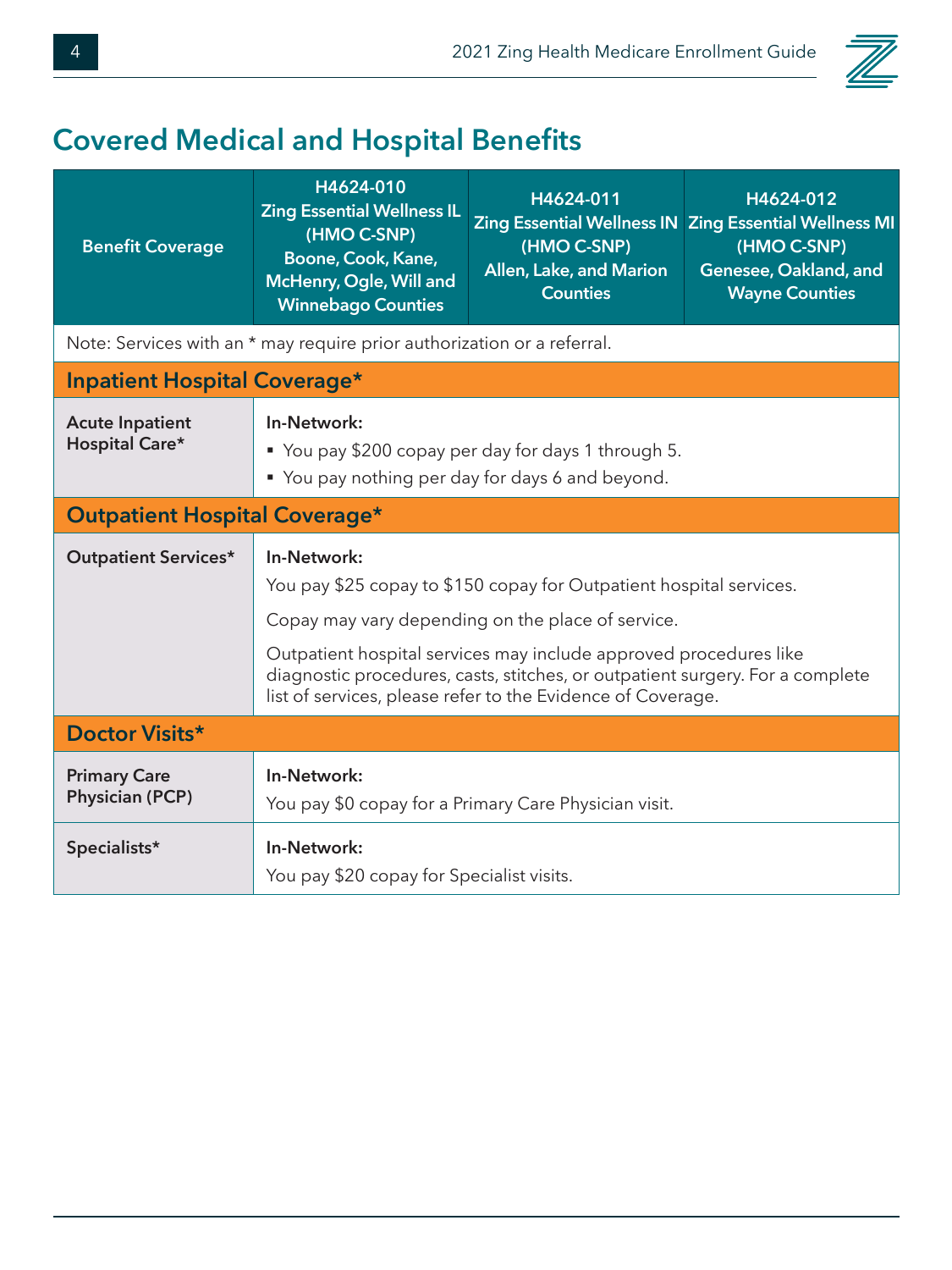

| <b>Benefit Coverage</b>                                                                                                                                                                                                                                                                                                                                                                                                                                                                                                                                                                                                        | H4624-010<br><b>Zing Essential Wellness IL</b><br>(HMO C-SNP)<br>Boone, Cook, Kane,<br>McHenry, Ogle, Will and<br><b>Winnebago Counties</b> | H4624-011<br>(HMO C-SNP)<br>Allen, Lake, and Marion<br><b>Counties</b>        | H4624-012<br>Zing Essential Wellness IN Zing Essential Wellness MI<br>(HMO C-SNP)<br>Genesee, Oakland, and<br><b>Wayne Counties</b> |
|--------------------------------------------------------------------------------------------------------------------------------------------------------------------------------------------------------------------------------------------------------------------------------------------------------------------------------------------------------------------------------------------------------------------------------------------------------------------------------------------------------------------------------------------------------------------------------------------------------------------------------|---------------------------------------------------------------------------------------------------------------------------------------------|-------------------------------------------------------------------------------|-------------------------------------------------------------------------------------------------------------------------------------|
| Note: Services with an * may require prior authorization or a referral.                                                                                                                                                                                                                                                                                                                                                                                                                                                                                                                                                        |                                                                                                                                             |                                                                               |                                                                                                                                     |
| <b>Preventive Care*</b>                                                                                                                                                                                                                                                                                                                                                                                                                                                                                                                                                                                                        |                                                                                                                                             |                                                                               |                                                                                                                                     |
| Our plan covers many<br>Medicare-covered<br>preventive services,<br>including:<br>• Abdominal aortic<br>aneurysm screening<br>• Alcohol misuse<br>counseling<br>■ Bone mass<br>measurement<br>■ Breast cancer<br>screening<br>(mammogram)<br>Cardiovascular<br>disease (behavioral<br>therapy)<br>• Cardiovascular<br>screenings<br>Cervical and vaginal<br>cancer screening<br>• Colorectal<br>cancer screening<br>(colonoscopy,<br>fecal occult blood<br>test, flexible<br>sigmoidoscopy)<br>• Depression<br>screening<br>• Diabetes screenings<br>· Diabetes self-<br>management<br>training<br>(continued on next<br>page) | In-Network:<br>You pay \$0 copay.<br>have a cost.                                                                                           | Other preventive services are available. There are some covered services that |                                                                                                                                     |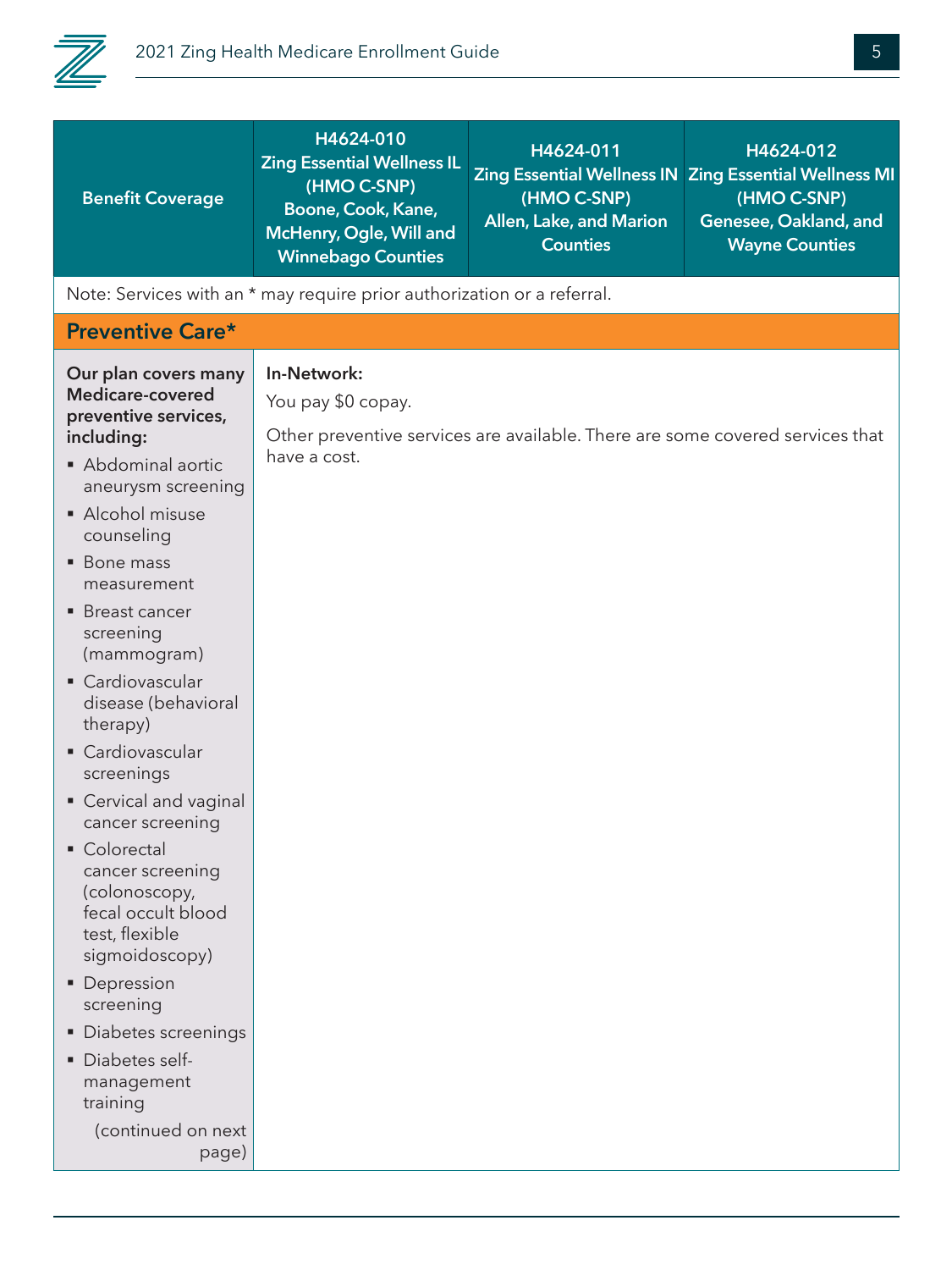

| <b>Benefit Coverage</b>                                                                                                                                                                                                                                                                                                                                                                                                                                                                                                                                                                                                                                  | H4624-010<br><b>Zing Essential Wellness IL</b><br>(HMO C-SNP)<br>Boone, Cook, Kane,<br>McHenry, Ogle, Will and<br><b>Winnebago Counties</b> | H4624-011<br>(HMO C-SNP)<br>Allen, Lake, and Marion<br><b>Counties</b>        | H4624-012<br>Zing Essential Wellness IN Zing Essential Wellness MI<br>(HMO C-SNP)<br>Genesee, Oakland, and<br><b>Wayne Counties</b> |
|----------------------------------------------------------------------------------------------------------------------------------------------------------------------------------------------------------------------------------------------------------------------------------------------------------------------------------------------------------------------------------------------------------------------------------------------------------------------------------------------------------------------------------------------------------------------------------------------------------------------------------------------------------|---------------------------------------------------------------------------------------------------------------------------------------------|-------------------------------------------------------------------------------|-------------------------------------------------------------------------------------------------------------------------------------|
|                                                                                                                                                                                                                                                                                                                                                                                                                                                                                                                                                                                                                                                          | Note: Services with an * may require prior authorization or a referral.                                                                     |                                                                               |                                                                                                                                     |
| <b>Preventive Care</b><br>continued:<br>Glaucoma tests<br>■ Hepatitis B shots<br>and screening<br>$\blacksquare$ Hepatitis C<br>screening test<br>• HIV screening<br>• Lung cancer<br>screening<br>• Medical nutrition<br>therapy services<br>• Obesity screening<br>and counseling<br>• Pneumococcal shot<br>• Prostate cancer<br>screenings<br>• Sexually transmitted<br>infections screening<br>and counseling<br>• Smoking and<br>tobacco use<br>cessation<br>counseling<br>(counseling for<br>people with no sign<br>of tobacco-related<br>disease)<br>■ "Welcome<br>to Medicare"<br>preventive visit<br>(one-time)<br>" Yearly "Wellness"<br>visit | In-Network:<br>You pay \$0 copay.<br>have a cost.                                                                                           | Other preventive services are available. There are some covered services that |                                                                                                                                     |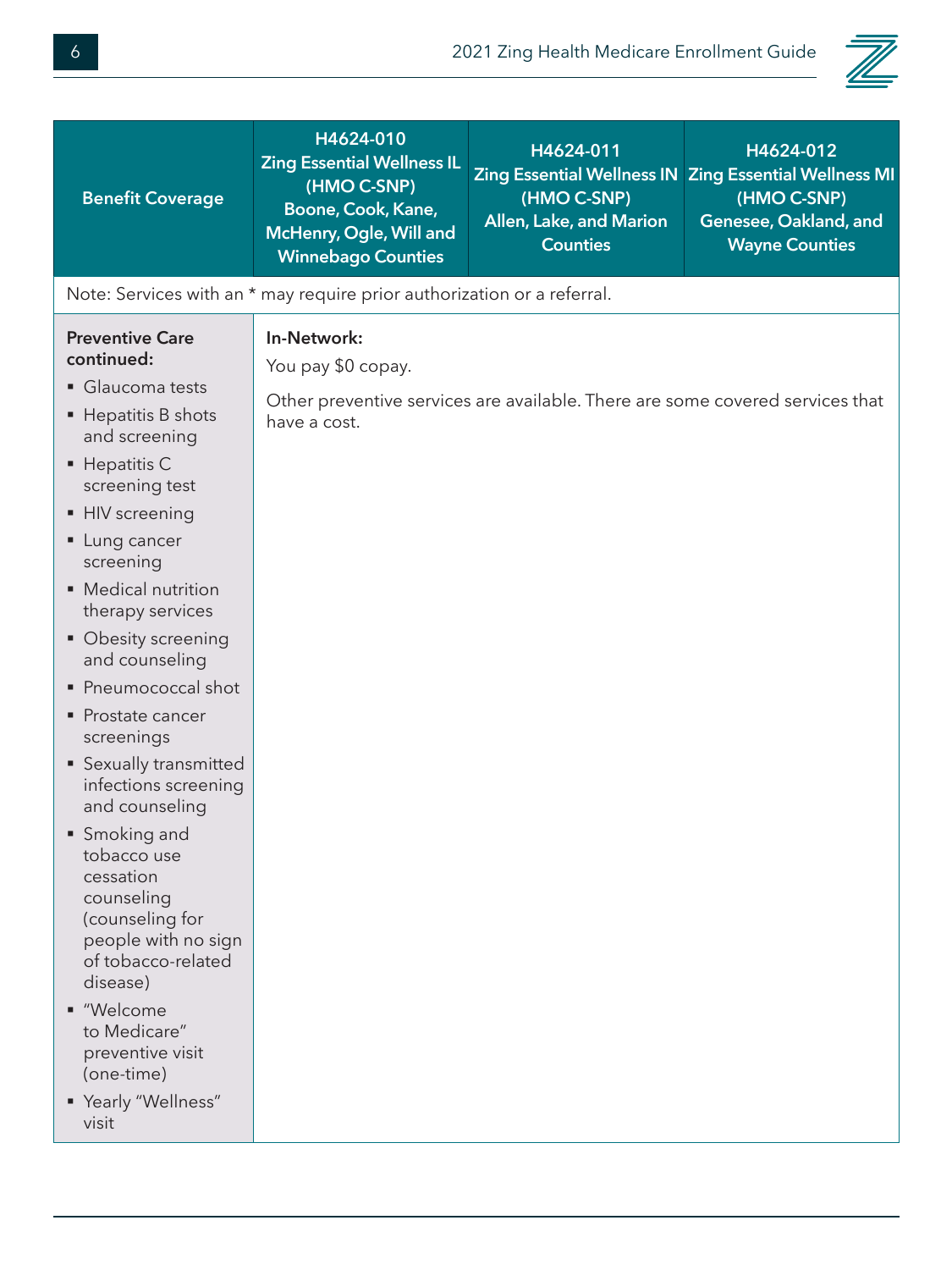

| <b>Benefit Coverage</b>                            | H4624-010<br><b>Zing Essential Wellness IL</b><br>(HMO C-SNP)<br>Boone, Cook, Kane,<br>McHenry, Ogle, Will and<br><b>Winnebago Counties</b>                          | H4624-011<br>Zing Essential Wellness IN Zing Essential Wellness MI<br>(HMO C-SNP)<br>Allen, Lake, and Marion<br><b>Counties</b> | H4624-012<br>(HMO C-SNP)<br>Genesee, Oakland, and<br><b>Wayne Counties</b> |
|----------------------------------------------------|----------------------------------------------------------------------------------------------------------------------------------------------------------------------|---------------------------------------------------------------------------------------------------------------------------------|----------------------------------------------------------------------------|
|                                                    | Note: Services with an * may require prior authorization or a referral.                                                                                              |                                                                                                                                 |                                                                            |
| <b>Emergency Care</b>                              |                                                                                                                                                                      |                                                                                                                                 |                                                                            |
| <b>Emergency Care</b>                              | You pay \$90 copay per visit.                                                                                                                                        |                                                                                                                                 |                                                                            |
| <b>Services</b>                                    | pay \$90.                                                                                                                                                            | If you are admitted to the hospital within 24 hours, then you do not have to                                                    |                                                                            |
| Worldwide<br><b>Emergency Care</b>                 | Covered                                                                                                                                                              |                                                                                                                                 |                                                                            |
| <b>Urgently Needed Services</b>                    |                                                                                                                                                                      |                                                                                                                                 |                                                                            |
| <b>Urgent Care Services</b>                        | You pay \$10 copay per visit.                                                                                                                                        |                                                                                                                                 |                                                                            |
|                                                    | Diagnostic Services, Labs and Imaging*<br>(Costs for these services may vary based on place of service)                                                              |                                                                                                                                 |                                                                            |
| <b>Diagnostic Tests and</b><br><b>Procedures</b>   | In-Network:<br>You pay \$25 copay for Diagnostic tests and procedures.<br>If a member receives multiple services on the same day, only the maximum<br>copay applies. |                                                                                                                                 |                                                                            |
| <b>Lab Services</b>                                | In-Network:<br>You pay \$0 copay for Lab services.                                                                                                                   |                                                                                                                                 |                                                                            |
|                                                    | If a member receives multiple services on the same day, only the maximum<br>copay applies.                                                                           |                                                                                                                                 |                                                                            |
| Diagnostic                                         | In-Network:                                                                                                                                                          |                                                                                                                                 |                                                                            |
| <b>Radiological Services</b><br>(such as MRIs, CT  | You pay \$50 to \$150 copay for Diagnostic radiology services.                                                                                                       |                                                                                                                                 |                                                                            |
| Scans)*                                            | If a member receives multiple services on the same day, only the maximum<br>copay applies.                                                                           |                                                                                                                                 |                                                                            |
| <b>Therapeutic</b>                                 | In-Network:                                                                                                                                                          |                                                                                                                                 |                                                                            |
| <b>Radiological Services</b><br>(such as radiation |                                                                                                                                                                      | You pay 20% of the cost for Therapeutic radiology services.                                                                     |                                                                            |
| treatment for<br>cancer $)*$                       | If a member receives multiple services on the same day, only the maximum<br>copay applies.                                                                           |                                                                                                                                 |                                                                            |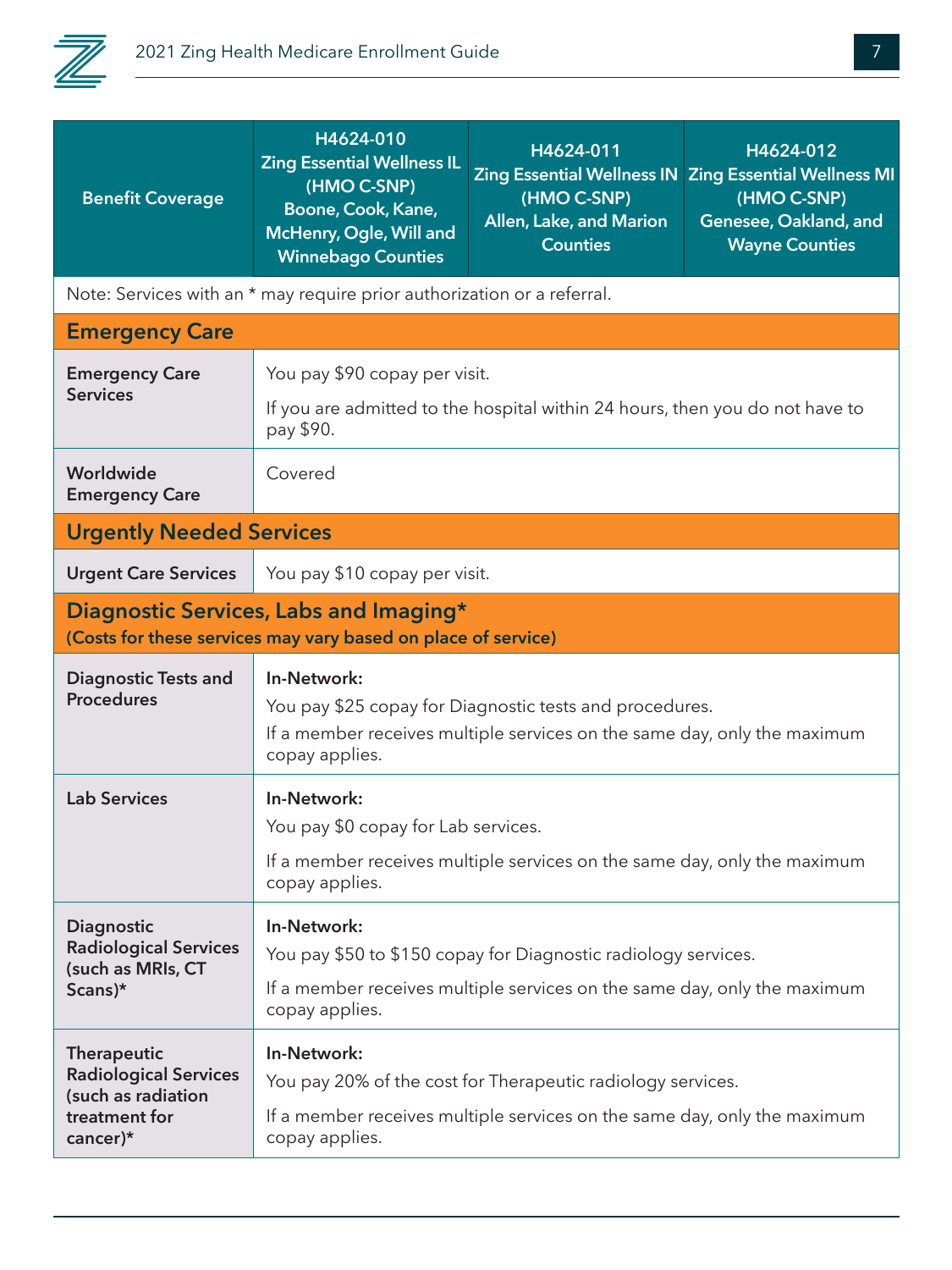

| <b>Benefit Coverage</b>                         | H4624-010<br><b>Zing Essential Wellness IL</b><br>(HMO C-SNP)<br>Boone, Cook, Kane,<br>McHenry, Ogle, Will and<br><b>Winnebago Counties</b>                                                                                                                                                                                                                                                                                                                                                                                             | H4624-011<br>(HMO C-SNP)<br>Allen, Lake, and Marion<br><b>Counties</b> | H4624-012<br>Zing Essential Wellness IN Zing Essential Wellness MI<br>(HMO C-SNP)<br>Genesee, Oakland, and<br><b>Wayne Counties</b> |  |
|-------------------------------------------------|-----------------------------------------------------------------------------------------------------------------------------------------------------------------------------------------------------------------------------------------------------------------------------------------------------------------------------------------------------------------------------------------------------------------------------------------------------------------------------------------------------------------------------------------|------------------------------------------------------------------------|-------------------------------------------------------------------------------------------------------------------------------------|--|
|                                                 | Note: Services with an * may require prior authorization or a referral.                                                                                                                                                                                                                                                                                                                                                                                                                                                                 |                                                                        |                                                                                                                                     |  |
| Outpatient X-rays*                              | In-Network:<br>You pay \$0 copay for Medicare-covered outpatient x-rays.<br>If a member receives multiple services on the same day, only the maximum<br>copay applies.                                                                                                                                                                                                                                                                                                                                                                  |                                                                        |                                                                                                                                     |  |
| <b>Hearing Services</b>                         |                                                                                                                                                                                                                                                                                                                                                                                                                                                                                                                                         |                                                                        |                                                                                                                                     |  |
| <b>Hearing Exams</b><br>(Medicare-covered)      | In-Network:                                                                                                                                                                                                                                                                                                                                                                                                                                                                                                                             | You pay \$25 copay for Medicare-covered hearing exam.                  |                                                                                                                                     |  |
| <b>Routine Hearing</b><br><b>Exams</b>          | In-Network:<br>You pay \$0 copay for a routine hearing exam up to (1) per year.                                                                                                                                                                                                                                                                                                                                                                                                                                                         |                                                                        |                                                                                                                                     |  |
| <b>Hearing Aid</b><br><b>Evaluation/Fitting</b> | In-Network:<br>You pay \$0 copay for a Hearing Aid fitting and evaluation up to (1) every (3)<br>years.                                                                                                                                                                                                                                                                                                                                                                                                                                 |                                                                        |                                                                                                                                     |  |
| <b>Hearing Aids</b>                             | In-Network:<br>Zing Health Plan covers a \$750 maximum benefit amount allowance towards<br>hearing aids every (3) years per ear.<br>You are responsible for all cost beyond the maximum allowed amount.                                                                                                                                                                                                                                                                                                                                 |                                                                        |                                                                                                                                     |  |
| <b>Dental Services</b>                          |                                                                                                                                                                                                                                                                                                                                                                                                                                                                                                                                         |                                                                        |                                                                                                                                     |  |
| <b>Preventive Dental</b><br><b>Benefits</b>     | In-Network:<br>You pay:<br>• \$0 copay for Oral exams for up to (1) every 6 months<br>\$0 copay for (1) Prophylaxis (Cleaning) every 6 months<br>\$0 copay for a Fluoride treatment for up to (1) every year<br>ш<br>• \$0 copay for Bitewing X-rays up to (1) set per year<br>\$0 copay for Dental X-ray(s) for up to (1) every year<br>\$0 copay for Panoramic X-rays for up to (1) every (5) years<br>ш<br>Our plan covers a \$2,500 maximum benefit amount every year for preventive<br>and comprehensive dental benefits combined. |                                                                        |                                                                                                                                     |  |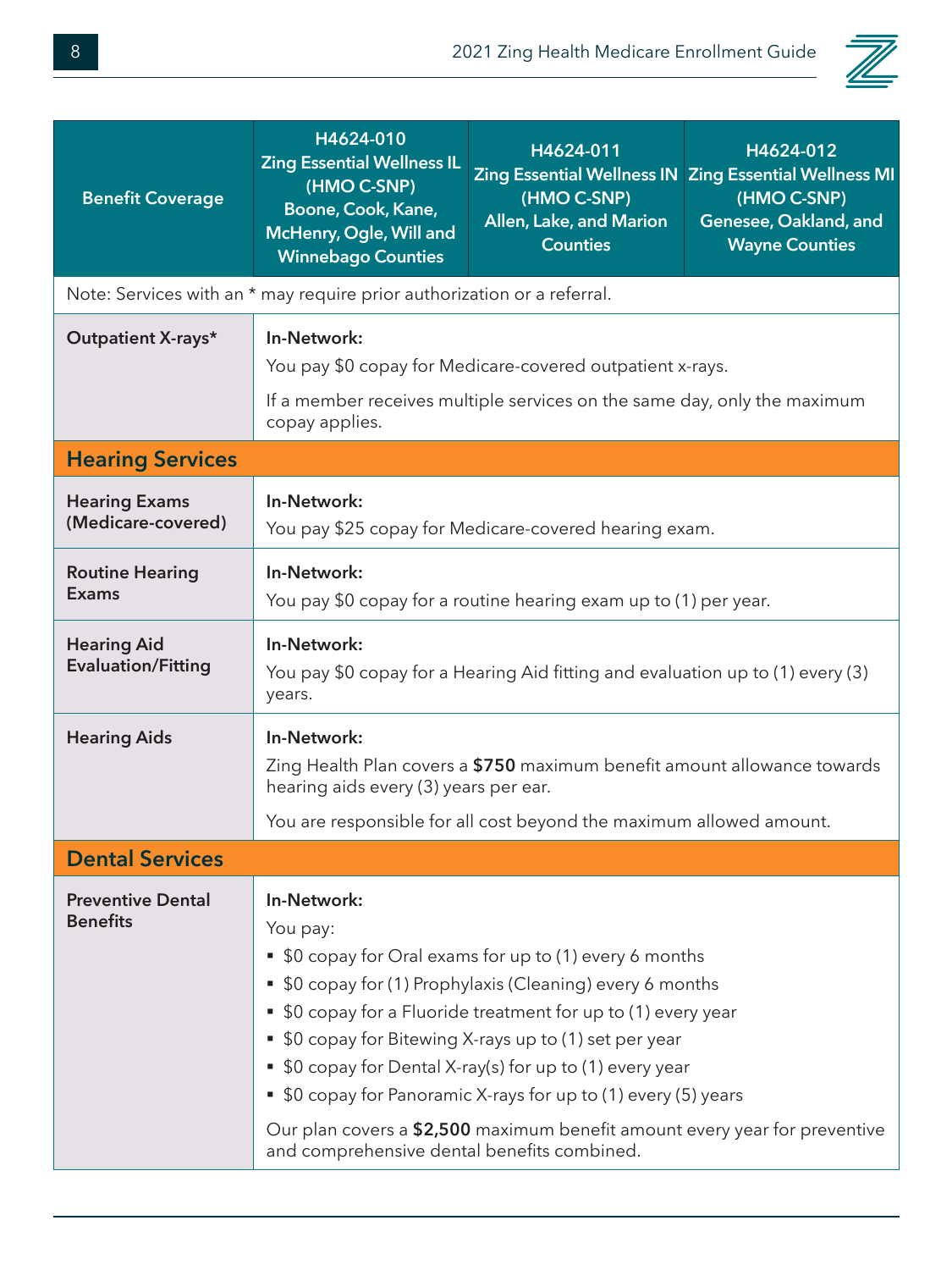

| <b>Benefit Coverage</b>                 | H4624-010<br><b>Zing Essential Wellness IL</b><br>(HMO C-SNP)<br>Boone, Cook, Kane,<br>McHenry, Ogle, Will and<br><b>Winnebago Counties</b>                                                                                                                                                                                                                                                                                                                                                                                                                                                                                                                                            | H4624-011<br>(HMO C-SNP)<br>Allen, Lake, and Marion<br><b>Counties</b>                                                                            | H4624-012<br>Zing Essential Wellness IN Zing Essential Wellness MI<br>(HMO C-SNP)<br>Genesee, Oakland, and<br><b>Wayne Counties</b> |
|-----------------------------------------|----------------------------------------------------------------------------------------------------------------------------------------------------------------------------------------------------------------------------------------------------------------------------------------------------------------------------------------------------------------------------------------------------------------------------------------------------------------------------------------------------------------------------------------------------------------------------------------------------------------------------------------------------------------------------------------|---------------------------------------------------------------------------------------------------------------------------------------------------|-------------------------------------------------------------------------------------------------------------------------------------|
|                                         | Note: Services with an * may require prior authorization or a referral.                                                                                                                                                                                                                                                                                                                                                                                                                                                                                                                                                                                                                |                                                                                                                                                   |                                                                                                                                     |
| Comprehensive<br><b>Dental Benefits</b> | In-Network:<br>You pay:<br>• \$0 copay for Amalgam and/or composite filling every (3) years per tooth<br>• \$0 copay for Extractions ((1) extraction per tooth per year)<br>• \$0 copay Root canals ((1) per lifetime, per tooth)<br>• \$0 copay for Scaling/Root Planning (Deep cleaning) (every (24) months per<br>quadrant)<br>• \$0 copay for Complete crown (every (5) years, per tooth)<br>• \$0 copay for Dentures or fixed prosthetics/partials once every (5) years<br>Our plan covers up to a \$2,500 maximum benefit amount every year for<br>preventive and comprehensive dental benefits combined.<br>You are responsible for all cost beyond the maximum allowed amount. |                                                                                                                                                   |                                                                                                                                     |
| <b>Vision Services</b>                  |                                                                                                                                                                                                                                                                                                                                                                                                                                                                                                                                                                                                                                                                                        |                                                                                                                                                   |                                                                                                                                     |
| <b>Eye Exams</b><br>(Medicare-covered)  | In-Network:<br>You pay \$20 copay for a Medicare-covered exam to diagnose and treat<br>diseases and conditions of the eye (including yearly glaucoma screening).                                                                                                                                                                                                                                                                                                                                                                                                                                                                                                                       |                                                                                                                                                   |                                                                                                                                     |
| <b>Routine Eye Exam</b>                 | In-Network:<br>You pay \$0 copay for (1) routine eye exam, refraction up to (1) per year.                                                                                                                                                                                                                                                                                                                                                                                                                                                                                                                                                                                              |                                                                                                                                                   |                                                                                                                                     |
| <b>Eyewear (Medicare-</b><br>covered)   | In-Network:<br>You pay \$0 for (1) pair of Medicare covered eyewear (eyeglasses or contact<br>lenses) after a cataract surgery.                                                                                                                                                                                                                                                                                                                                                                                                                                                                                                                                                        |                                                                                                                                                   |                                                                                                                                     |
| <b>Routine Eyewear</b>                  | In-Network:<br>lenses) or Contact lenses (1) per year.<br>routine eyewear.                                                                                                                                                                                                                                                                                                                                                                                                                                                                                                                                                                                                             | \$350 Maximum benefit coverage amount towards Eyeglasses (frames and<br>You are responsible for all cost exceeding the maximum benefit amount for |                                                                                                                                     |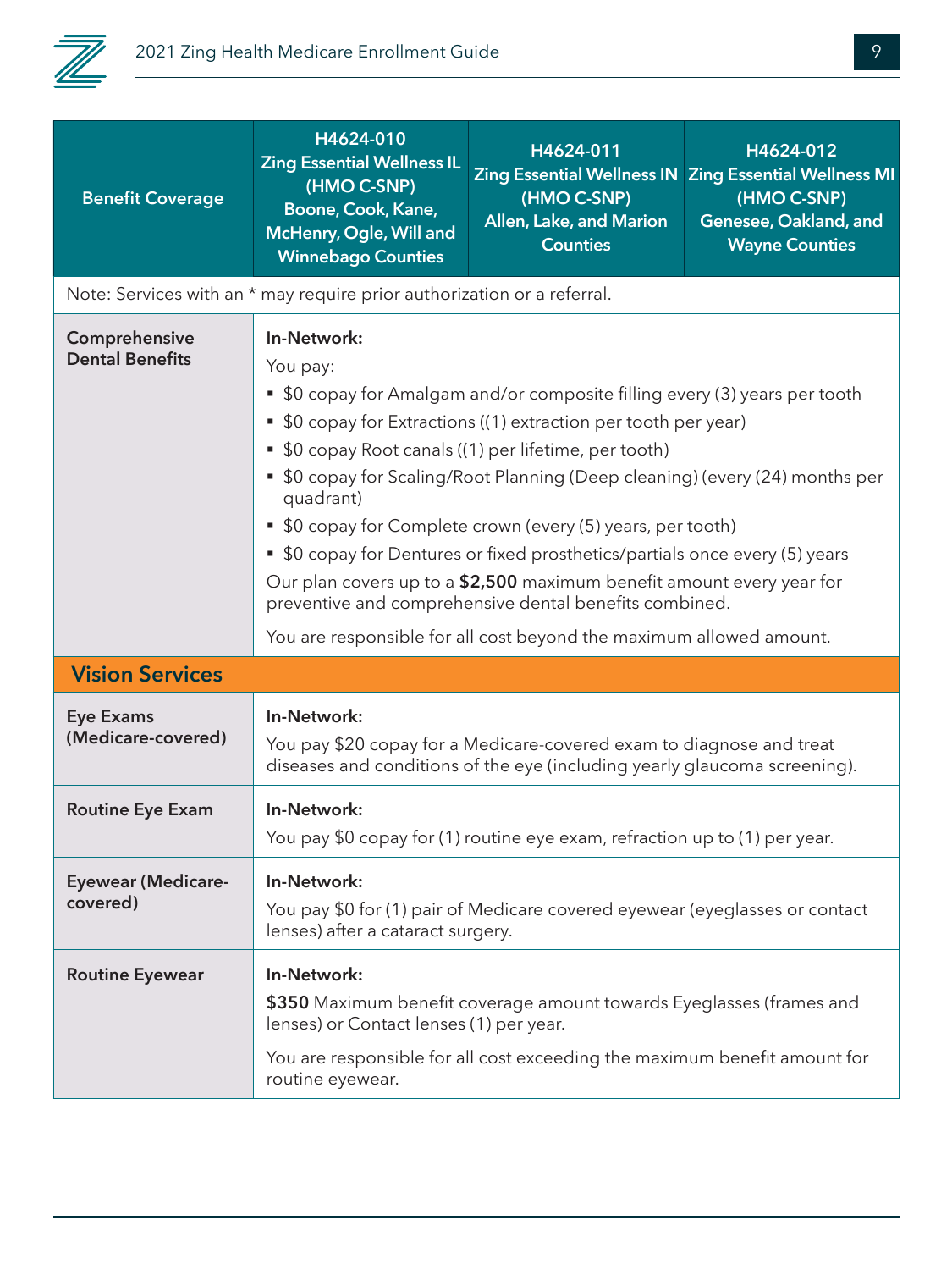

| <b>Benefit Coverage</b>                                                                                                                                         | H4624-010<br><b>Zing Essential Wellness IL</b><br>(HMO C-SNP)<br>Boone, Cook, Kane,<br>McHenry, Ogle, Will and<br><b>Winnebago Counties</b> | H4624-011<br>(HMO C-SNP)<br>Allen, Lake, and Marion<br><b>Counties</b>  | H4624-012<br>Zing Essential Wellness IN Zing Essential Wellness MI<br>(HMO C-SNP)<br>Genesee, Oakland, and<br><b>Wayne Counties</b> |  |
|-----------------------------------------------------------------------------------------------------------------------------------------------------------------|---------------------------------------------------------------------------------------------------------------------------------------------|-------------------------------------------------------------------------|-------------------------------------------------------------------------------------------------------------------------------------|--|
|                                                                                                                                                                 | Note: Services with an * may require prior authorization or a referral.                                                                     |                                                                         |                                                                                                                                     |  |
| <b>Mental Health Services*</b>                                                                                                                                  |                                                                                                                                             |                                                                         |                                                                                                                                     |  |
| <b>Inpatient Mental</b><br>Health Care*<br>Our plan covers<br>up to 190 days in a<br>lifetime for inpatient<br>mental health care in<br>a psychiatric hospital. | In-Network:<br>You pay:<br>■ \$200 copay per day for days 1 through 5.<br>• \$0 copay per day for days 6 through 90.                        |                                                                         |                                                                                                                                     |  |
| <b>Outpatient Mental</b><br><b>Health Care</b><br><b>Individual and Group</b><br><b>Therapy Visit</b>                                                           | In-Network:<br>You pay \$20 copay.                                                                                                          |                                                                         |                                                                                                                                     |  |
| <b>Skilled Nursing Facility (SNF)*</b>                                                                                                                          |                                                                                                                                             |                                                                         |                                                                                                                                     |  |
| Our plan covers up<br>to 100 days in the<br>SNF.                                                                                                                | In-Network:<br>■ You pay \$0 copay for days 1 through 20.<br>" You pay \$160 copay per day for days 21 through 100.                         |                                                                         |                                                                                                                                     |  |
| <b>Rehabilitation Services*</b>                                                                                                                                 |                                                                                                                                             |                                                                         |                                                                                                                                     |  |
| Occupational<br>Therapy Services*                                                                                                                               | In-Network:<br>You pay \$20 copay for Occupational therapy per visit.                                                                       |                                                                         |                                                                                                                                     |  |
| <b>Physical Therapy</b><br>and Speech and<br><b>Language Therapy</b><br>Services*                                                                               | In-Network:<br>per visit.                                                                                                                   | You pay \$20 copay for Physical therapy and Speech and Language therapy |                                                                                                                                     |  |
| <b>Cardiac and</b><br>Pulmonary<br><b>Rehabilitation</b><br>services                                                                                            | In-Network:<br>You pay \$0 copay for Cardiac and Pulmonary Rehabilitation services per visit.                                               |                                                                         |                                                                                                                                     |  |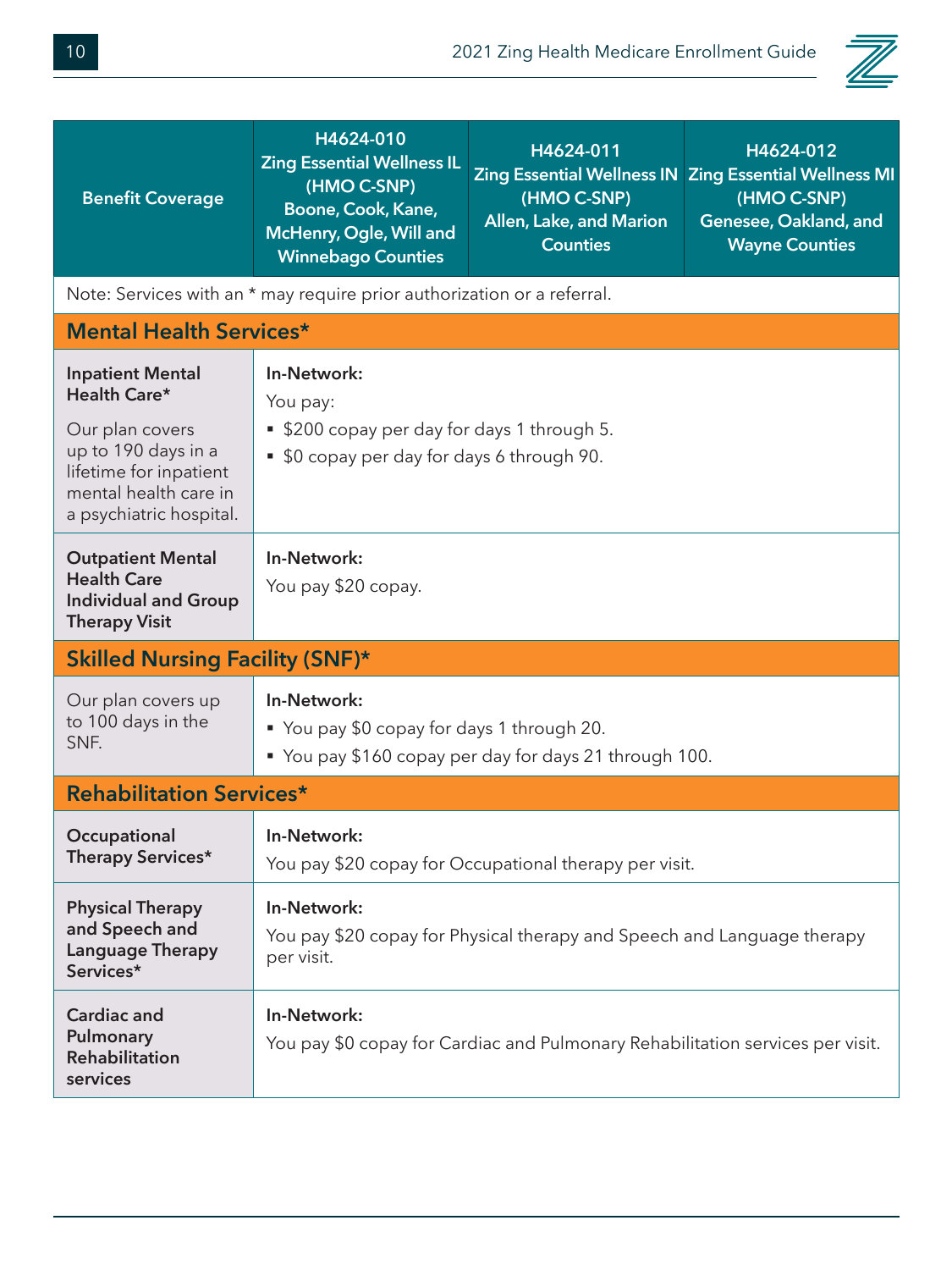

| <b>Benefit Coverage</b>                                                                                                                                                 | H4624-010<br><b>Zing Essential Wellness IL</b><br>(HMO C-SNP)<br>Boone, Cook, Kane,<br>McHenry, Ogle, Will and<br><b>Winnebago Counties</b> | H4624-011<br>(HMO C-SNP)<br>Allen, Lake, and Marion<br><b>Counties</b> | H4624-012<br>Zing Essential Wellness IN Zing Essential Wellness MI<br>(HMO C-SNP)<br>Genesee, Oakland, and<br><b>Wayne Counties</b> |
|-------------------------------------------------------------------------------------------------------------------------------------------------------------------------|---------------------------------------------------------------------------------------------------------------------------------------------|------------------------------------------------------------------------|-------------------------------------------------------------------------------------------------------------------------------------|
|                                                                                                                                                                         | Note: Services with an * may require prior authorization or a referral.                                                                     |                                                                        |                                                                                                                                     |
| Ambulance*                                                                                                                                                              |                                                                                                                                             |                                                                        |                                                                                                                                     |
| <b>Ground Service</b><br>(one-way trip)                                                                                                                                 | In-Network:                                                                                                                                 | You pay \$175 copay for a covered one-way ambulance trip.              |                                                                                                                                     |
| <b>Air Service</b><br>(one-way trip)                                                                                                                                    | In-Network:                                                                                                                                 | You pay 20% of the cost for covered air ambulance service.             |                                                                                                                                     |
| <b>Transportation</b>                                                                                                                                                   |                                                                                                                                             |                                                                        |                                                                                                                                     |
| <b>Non-Emergency</b><br>Transportation<br><b>Services</b><br>The member must<br>contact the plan<br>for more details<br>and participating<br>transportation<br>vendors. | In-Network:<br>health-related locations.                                                                                                    | You pay \$0 copay for up to 24 one-way trips per year to plan approved |                                                                                                                                     |
| <b>Medicare Part B Drugs*</b>                                                                                                                                           |                                                                                                                                             |                                                                        |                                                                                                                                     |
| <b>Medicare Part B</b><br>Drugs*<br>Medicare-covered<br>Part B Drugs<br>may be subject<br>to step therapy<br>requirements.                                              | In-Network:<br>■ You pay 20% of the cost for chemotherapy drugs.<br>■ You pay 20% of the cost for other Part B drugs.                       |                                                                        |                                                                                                                                     |
| <b>Ambulatory Surgery Center*</b>                                                                                                                                       |                                                                                                                                             |                                                                        |                                                                                                                                     |
| <b>Ambulatory Surgery</b><br>Center (ASC)*                                                                                                                              | In-Network:                                                                                                                                 | You pay \$75 copay for Surgery at an ambulatory surgical center.       |                                                                                                                                     |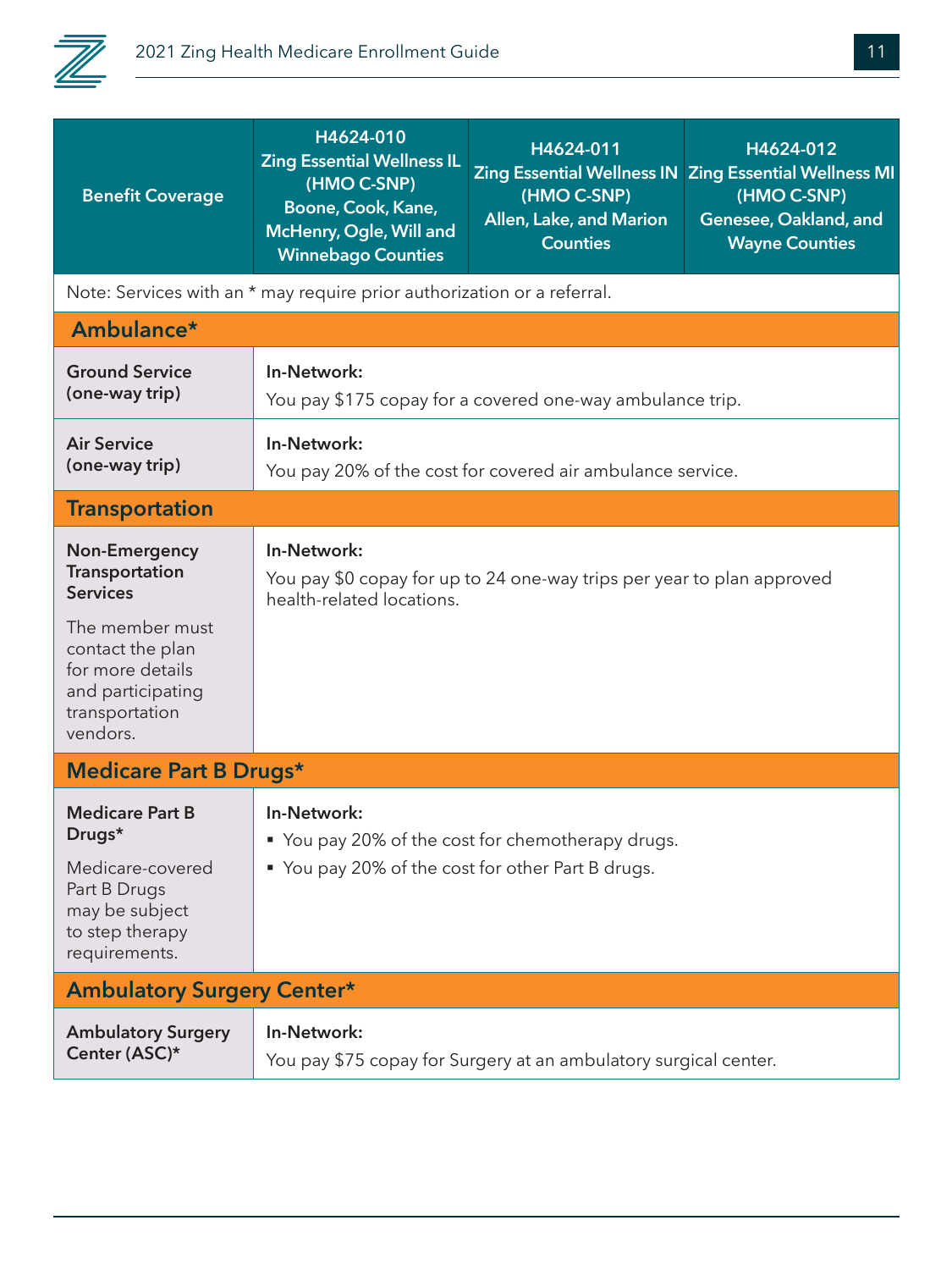

#### **Outpatient Prescription Drugs**

#### **Part D Deductible**

No Deductible. Because your plan does not have a deductible, this stage does not apply to you. You start the Initial Coverage Stage when you fill your first prescription.

#### **Initial Coverage**

You are in the initial coverage stage until you reach \$4,130 in drug costs (year to date).

|                                       | <b>Preferred Retail Rx</b><br>30-day supply                   | <b>Standard Retail Rx</b><br>30-day supply    | <b>Mail Order</b><br>90-day supply       |
|---------------------------------------|---------------------------------------------------------------|-----------------------------------------------|------------------------------------------|
|                                       |                                                               | H4624-010                                     |                                          |
|                                       |                                                               | <b>Zing Essential Wellness IL (HMO C-SNP)</b> |                                          |
|                                       | Boone, Cook, Kane, McHenry, Ogle, Will and Winnebago Counties |                                               |                                          |
| <b>Tier 1</b><br>(Preferred Generic)  | $$2$ copay                                                    | $$7$ copay                                    | $$14$ copay                              |
| Tier 2<br>(Generic)                   | $$10$ copay                                                   | $$15$ copay                                   | $$30$ copay                              |
| Tier <sub>3</sub>                     | \$28 copay for<br>select insulins                             | \$35 copay for<br>select insulins             | \$70 copay for<br>select insulins        |
| (Preferred Brand)                     | \$35 copay for all other<br>Tier 3 drugs                      | \$45 copay for all other<br>Tier 3 drugs      | \$90 copay for all other<br>Tier 3 drugs |
| <b>Tier 4</b><br>(Non-Preferred Drug) | $$95$ copay                                                   | $$100$ copay                                  | $$200$ copay                             |
| <b>Tier 5</b><br>(Specialty Tier)     | 33% of the cost                                               | 33% of the cost                               | N/A                                      |
| Tier 6<br>(Select Care Drugs)         | $$0$ copay                                                    | $$0$ copay                                    | $$0$ copay                               |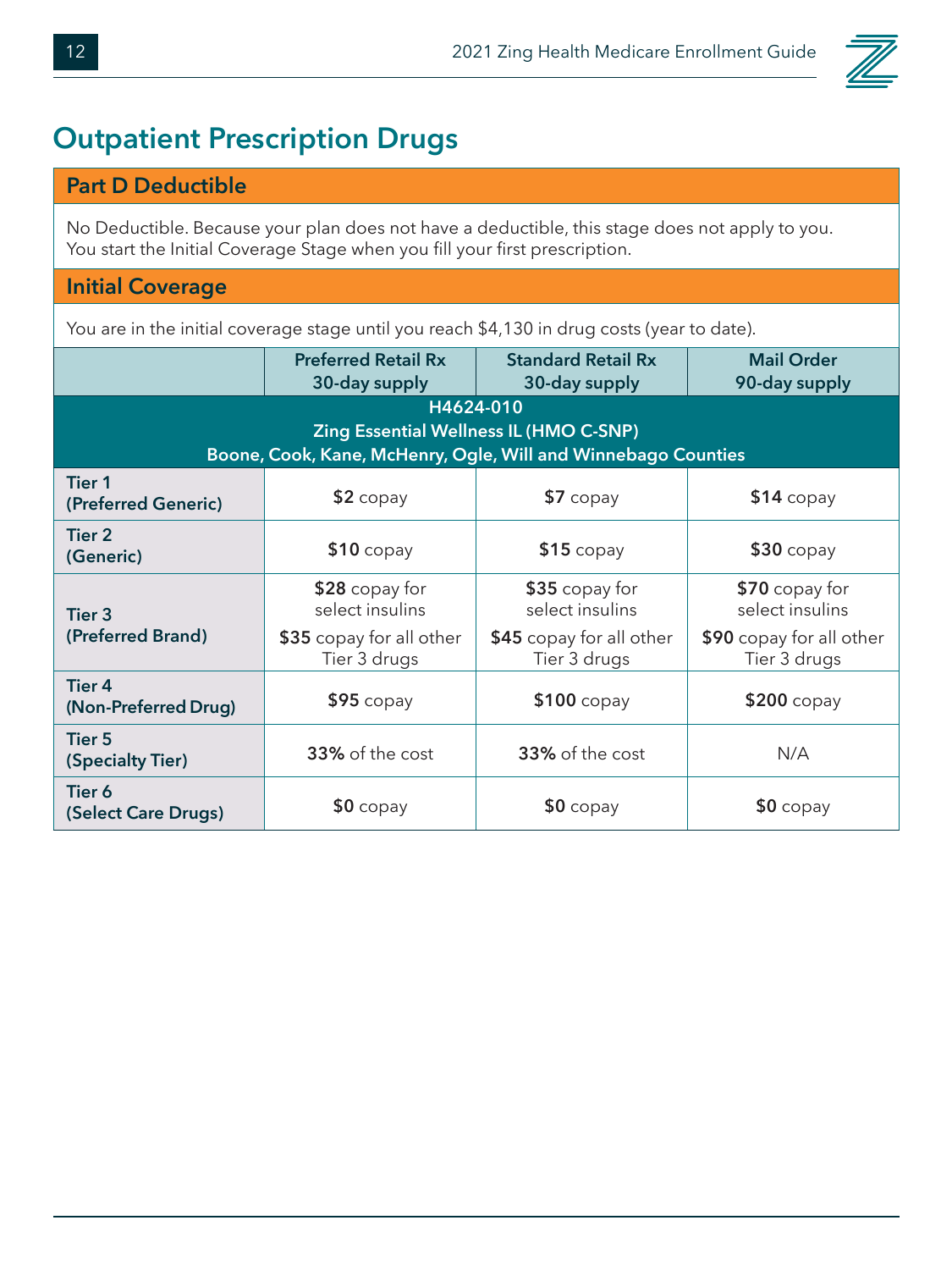

|                                       | <b>Preferred Retail Rx</b>               | <b>Standard Retail Rx</b>                | <b>Mail Order</b>                        |  |
|---------------------------------------|------------------------------------------|------------------------------------------|------------------------------------------|--|
|                                       | 30-day supply                            | 30-day supply                            | 90-day supply                            |  |
| H4624-011                             |                                          |                                          |                                          |  |
|                                       |                                          | Zing Essential Wellness IN (HMO C-SNP)   |                                          |  |
|                                       |                                          | Allen, Lake, and Marion Counties         |                                          |  |
| <b>Tier 1</b><br>(Preferred Generic)  | $$2$ copay                               | $$7$ copay                               | $$14$ copay                              |  |
| <b>Tier 2</b><br>(Generic)            | $$10$ copay                              | $$15$ copay                              | $$30$ copay                              |  |
| Tier <sub>3</sub>                     | \$28 copay for<br>select insulins        | \$35 copay for<br>select insulins        | \$70 copay for<br>select insulins        |  |
| (Preferred Brand)                     | \$35 copay for all other<br>Tier 3 drugs | \$45 copay for all other<br>Tier 3 drugs | \$90 copay for all other<br>Tier 3 drugs |  |
| <b>Tier 4</b><br>(Non-Preferred Drug) | $$95$ copay                              | \$100 copay                              | \$200 copay                              |  |
| <b>Tier 5</b><br>(Specialty Tier)     | 33% of the cost                          | 33% of the cost                          | N/A                                      |  |
| Tier 6<br>(Select Care Drugs)         | $$0$ copay                               | $$0$ copay                               | $$0$ copay                               |  |
|                                       |                                          | H4624-012                                |                                          |  |
|                                       |                                          | Zing Essential Wellness MI (HMO C-SNP)   |                                          |  |
|                                       |                                          | Genesee, Oakland, and Wayne Counties     |                                          |  |
| <b>Tier 1</b><br>(Preferred Generic)  | $$2$ copay                               | \$7 copay                                | $$14$ copay                              |  |
| <b>Tier 2</b><br>(Generic)            | $$10$ copay                              | $$15$ copay                              | <b>\$30 copay</b>                        |  |
| Tier <sub>3</sub>                     | \$28 copay for<br>select insulins        | \$35 copay for<br>select insulins        | \$70 copay for<br>select insulins        |  |
| (Preferred Brand)                     | \$35 copay for all other<br>Tier 3 drugs | \$45 copay for all other<br>Tier 3 drugs | \$90 copay for all other<br>Tier 3 drugs |  |
| <b>Tier 4</b><br>(Non-Preferred Drug) | $$95$ copay                              | \$100 copay                              | $$200$ copay                             |  |
| <b>Tier 5</b><br>(Specialty Tier)     | 33% of the cost                          | 33% of the cost                          | N/A                                      |  |
| Tier 6<br>(Select Care Drugs)         | $$0$ copay                               | $$0$ copay                               | $$0$ copay                               |  |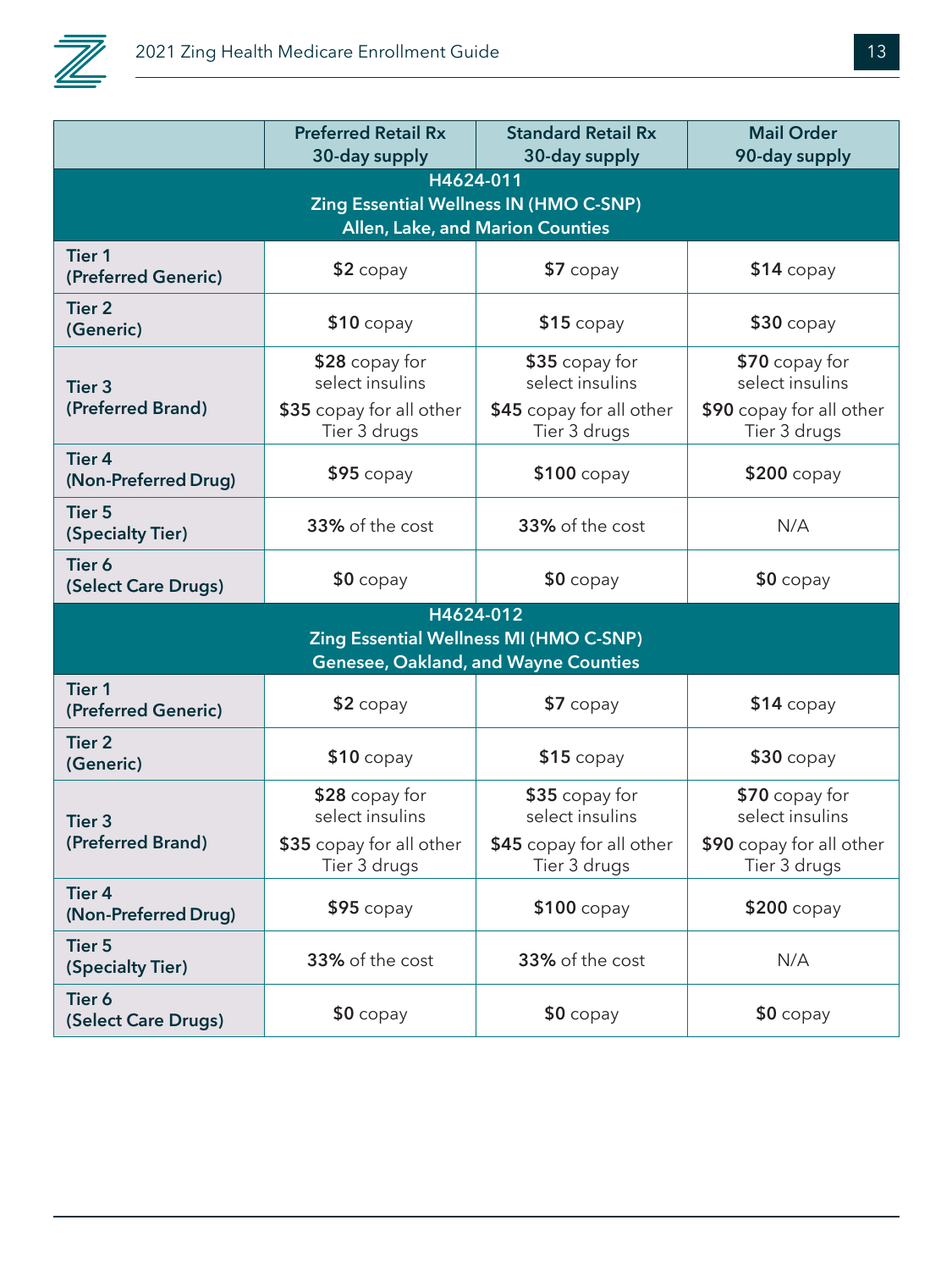

| Initial Coverage Stage: Long Term Care and Out-of-Network Pharmacies (one-month supply) |                                                                                                                                             |                                                                                                             |                                                                                                                 |  |
|-----------------------------------------------------------------------------------------|---------------------------------------------------------------------------------------------------------------------------------------------|-------------------------------------------------------------------------------------------------------------|-----------------------------------------------------------------------------------------------------------------|--|
|                                                                                         | H4624-010<br><b>Zing Essential Wellness IL</b><br>(HMO C-SNP)<br>Boone, Cook, Kane,<br>McHenry, Ogle, Will and<br><b>Winnebago Counties</b> | H4624-011<br><b>Zing Essential Wellness IN</b><br>(HMO C-SNP)<br>Allen, Lake, and Marion<br><b>Counties</b> | H4624-012<br><b>Zing Essential Wellness MI</b><br>(HMO C-SNP)<br>Genesee, Oakland, and<br><b>Wayne Counties</b> |  |
| Long-term Care<br>Tiers 1-6                                                             | If you reside in a long-term care facility, you pay the same as a retail<br>pharmacy.                                                       |                                                                                                             |                                                                                                                 |  |
| <b>Out-of-Network</b><br>Tiers 1-6                                                      | You may get drugs from an out-of-network pharmacy at a higher cost than a<br>preferred network pharmacy.                                    |                                                                                                             |                                                                                                                 |  |
| <b>Coverage Gap</b>                                                                     |                                                                                                                                             |                                                                                                             |                                                                                                                 |  |

You stay in this stage until your year-to-date "out-of-pocket costs" (your payments) reach a total of \$6,550.

|                                                                                                                             | <b>Preferred Retail Rx</b><br>30-day supply                                                                                     | <b>Standard Retail Rx</b><br>30-day supply                                                                                      | <b>Mail Order</b><br>90-day supply                                                                                              |  |
|-----------------------------------------------------------------------------------------------------------------------------|---------------------------------------------------------------------------------------------------------------------------------|---------------------------------------------------------------------------------------------------------------------------------|---------------------------------------------------------------------------------------------------------------------------------|--|
| H4624-010<br><b>Zing Essential Wellness IL (HMO C-SNP)</b><br>Boone, Cook, Kane, McHenry, Ogle, Will and Winnebago Counties |                                                                                                                                 |                                                                                                                                 |                                                                                                                                 |  |
| <b>Tier 1</b><br>(Preferred Generic)                                                                                        | $$2$ copay                                                                                                                      | $$7$ copay                                                                                                                      | $$14$ copay                                                                                                                     |  |
| <b>Tier 2</b><br>(Generic)                                                                                                  | $$10$ copay                                                                                                                     | $$15$ copay                                                                                                                     | $$30$ copay                                                                                                                     |  |
| Tier <sub>3</sub><br>(Preferred Brand)                                                                                      | \$28 copay for select<br>insulins<br>25% of the cost<br>(plus a portion of the<br>dispensing fee) for all<br>other Tier 3 drugs | \$35 copay for select<br>insulins<br>25% of the cost<br>(plus a portion of the<br>dispensing fee) for all<br>other Tier 3 drugs | \$70 copay for select<br>insulins<br>25% of the cost<br>(plus a portion of the<br>dispensing fee) for all<br>other Tier 3 drugs |  |
| Tier 6<br>(Select Care Drugs)                                                                                               | $$0$ copay                                                                                                                      | $$0$ copay                                                                                                                      | $$0$ copay                                                                                                                      |  |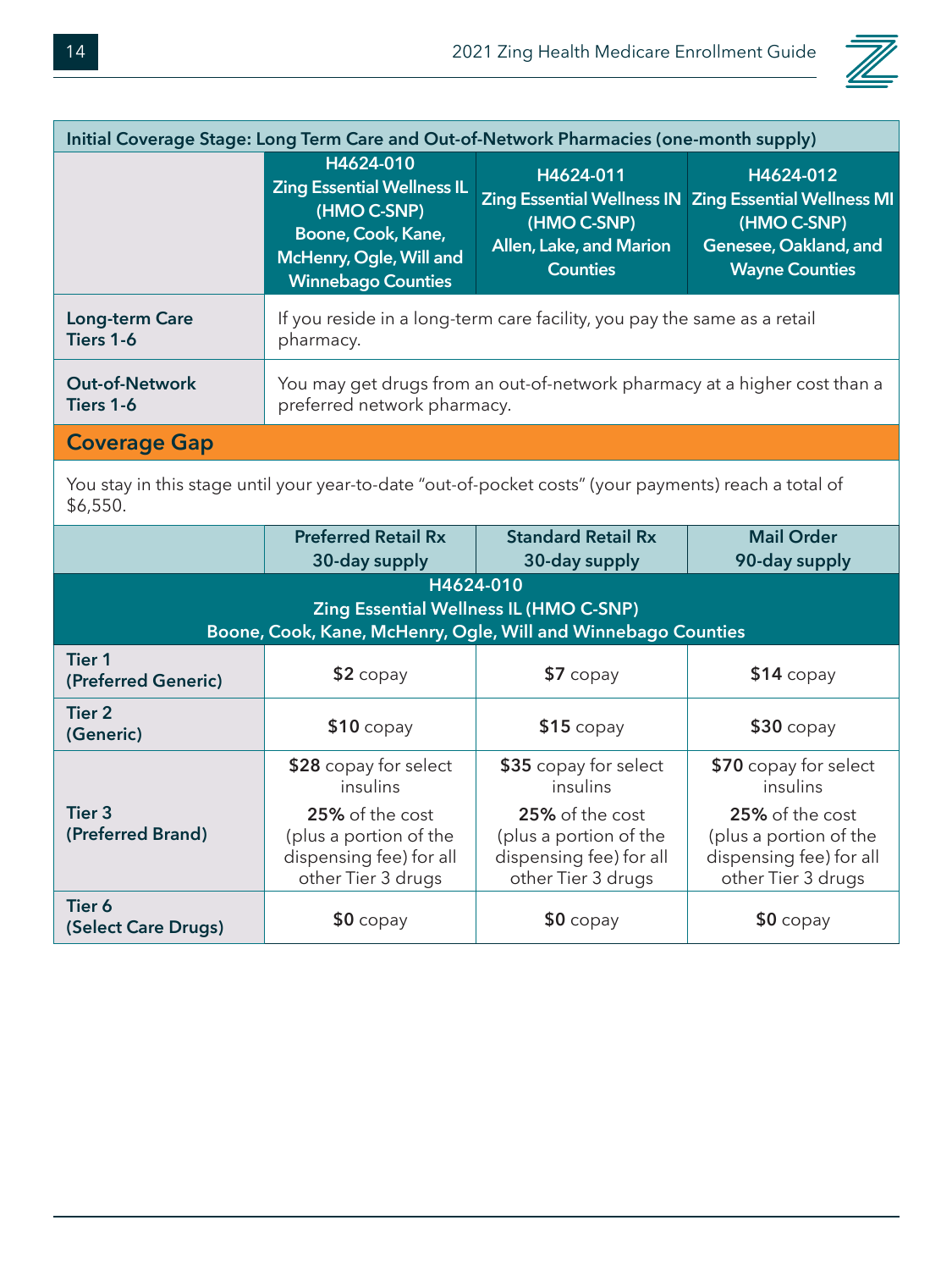

|                                                                                             | <b>Preferred Retail Rx</b><br>30-day supply                                                                                     | <b>Standard Retail Rx</b><br>30-day supply                                                                                      | <b>Mail Order</b><br>90-day supply                                                                                              |  |
|---------------------------------------------------------------------------------------------|---------------------------------------------------------------------------------------------------------------------------------|---------------------------------------------------------------------------------------------------------------------------------|---------------------------------------------------------------------------------------------------------------------------------|--|
| H4624-011<br>Zing Essential Wellness IN (HMO C-SNP)<br>Allen, Lake, and Marion Counties     |                                                                                                                                 |                                                                                                                                 |                                                                                                                                 |  |
| <b>Tier 1</b><br>(Preferred Generic)                                                        | $$2$ copay                                                                                                                      | $$7$ copay                                                                                                                      | \$14 copay                                                                                                                      |  |
| <b>Tier 2</b><br>(Generic)                                                                  | $$10$ copay                                                                                                                     | $$15$ copay                                                                                                                     | $$30$ copay                                                                                                                     |  |
| <b>Tier 3</b><br>(Preferred Brand)                                                          | \$28 copay for select<br>insulins<br>25% of the cost<br>(plus a portion of the<br>dispensing fee) for all<br>other Tier 3 drugs | \$35 copay for select<br>insulins<br>25% of the cost<br>(plus a portion of the<br>dispensing fee) for all<br>other Tier 3 drugs | \$70 copay for select<br>insulins<br>25% of the cost<br>(plus a portion of the<br>dispensing fee) for all<br>other Tier 3 drugs |  |
| Tier 6<br>(Select Care Drugs)                                                               | $$0$ copay                                                                                                                      | $$0$ copay                                                                                                                      | $$0$ copay                                                                                                                      |  |
| H4624-012<br>Zing Essential Wellness MI (HMO C-SNP)<br>Genesee, Oakland, and Wayne Counties |                                                                                                                                 |                                                                                                                                 |                                                                                                                                 |  |
| <b>Tier 1</b><br>(Preferred Generic)                                                        | $$2$ copay                                                                                                                      | $$7$ copay                                                                                                                      | \$14 copay                                                                                                                      |  |
| <b>Tier 2</b><br>(Generic)                                                                  | $$10$ copay                                                                                                                     | $$15$ copay                                                                                                                     | $$30$ copay                                                                                                                     |  |
| Tier 3<br>(Preferred Brand)                                                                 | \$28 copay for select<br>insulins<br>25% of the cost<br>(plus a portion of the<br>dispensing fee) for all<br>other Tier 3 drugs | \$35 copay for select<br>insulins<br>25% of the cost<br>(plus a portion of the<br>dispensing fee) for all<br>other Tier 3 drugs | \$70 copay for select<br>insulins<br>25% of the cost<br>(plus a portion of the<br>dispensing fee) for all<br>other Tier 3 drugs |  |
| Tier 6<br>(Select Care Drugs)                                                               | $$0$ copay                                                                                                                      | $$0$ copay                                                                                                                      | $$0$ copay                                                                                                                      |  |

During this stage, you pay the above cost-sharing amounts for Tier 1 - Preferred Generic, Tier 2 - Generic and Tier 6 - Select Care Drugs.

During this stage, you pay 25% of the cost for generic drugs and brand name drugs (plus a portion of the dispensing fee) for drugs in Tier 3 – Preferred Brand, Tier 4 – Non-Preferred Brand Drug and Tier 5 – Specialty Tier.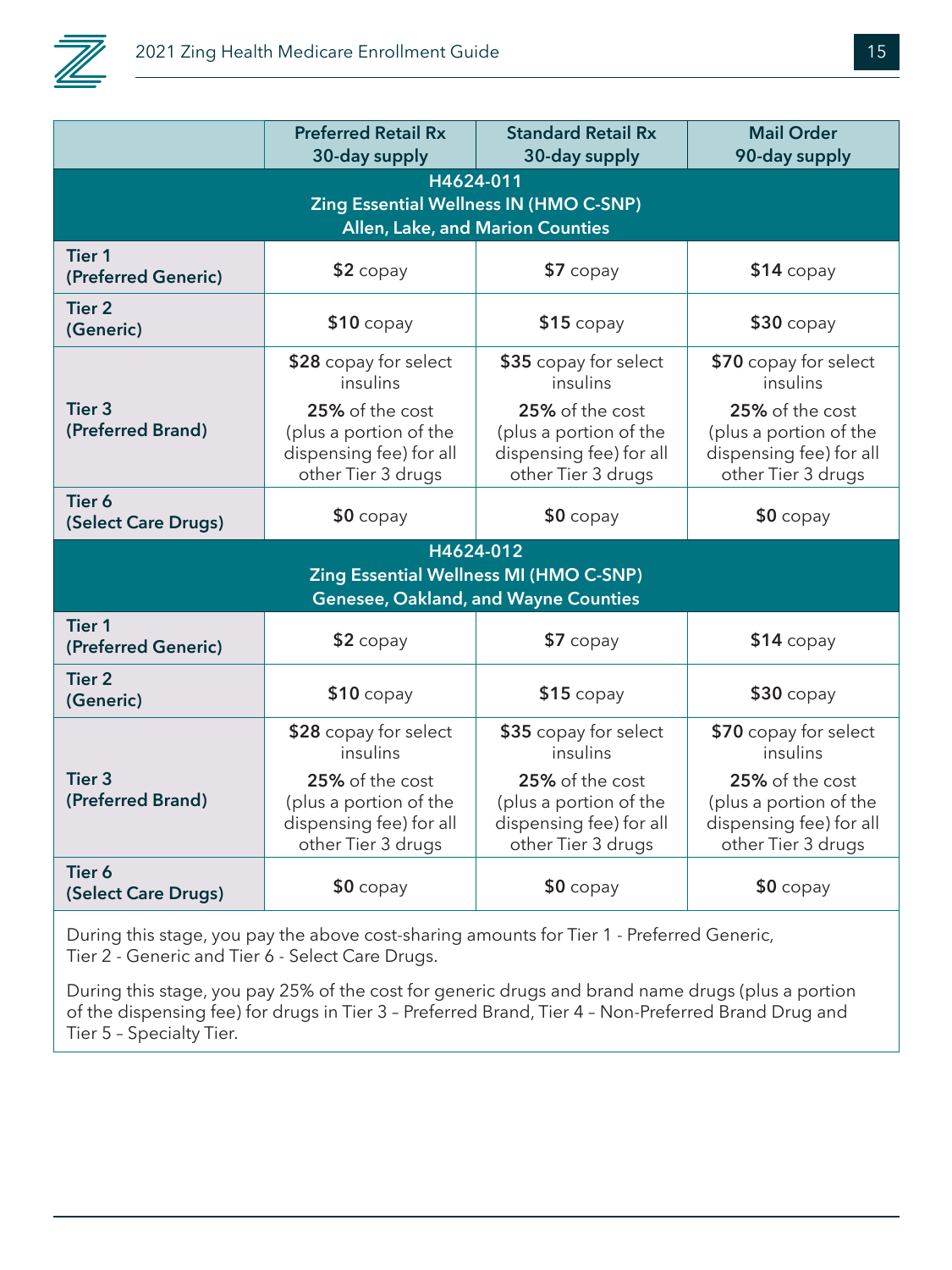

#### **Catastrophic Coverage H4624-010 Zing Essential Wellness IL (HMO C-SNP) Boone, Cook, Kane, McHenry, Ogle, Will and Winnebago Counties H4624-011 Zing Essential Wellness IN (HMO C-SNP) Allen, Lake, and Marion Counties H4624-012 Zing Essential Wellness MI (HMO C-SNP) Genesee, Oakland, and Wayne Counties**

After your yearly out-of-pocket drug costs (including drugs purchased through your retail pharmacy and through mail order) reach \$6,550, you pay the greater of:

- 5% of the cost, or \$3.70 copay for generic (including brand drugs treated as generic) and
- 5% of the cost, or \$9.20 copay for all other drugs

Cost-Sharing may change depending on the pharmacy you choose and when you enter a new phase of the Part D benefit.

Important Part D plan information:

- Your cost share may differ depending on when you enter another phase of the Part D benefit and if you qualify for "Extra Help". To find out if you qualify for "Extra Help", please contact the Social Security Office at 1-800-772-1213 Monday through Friday, 7 a.m.—7 p.m. TTY users should call 1-800-325-0778.
- For more information on additional pharmacy specific cost share and the Part D drug coverage stages, please call our Customer Service or access our "Evidence of Coverage" online or request one by mail.

#### **Additional Benefits, Care and Services**

| <b>Benefit Coverage</b>                                                 | H4624-010<br><b>Zing Essential Wellness IL</b><br>(HMO C-SNP)<br>Boone, Cook, Kane,<br>McHenry, Ogle, Will and<br><b>Winnebago Counties</b> | H4624-011<br>(HMO C-SNP)<br>Allen, Lake, and Marion<br><b>Counties</b> | H4624-012<br>Zing Essential Wellness IN Zing Essential Wellness MI<br>(HMO C-SNP)<br>Genesee, Oakland, and<br><b>Wayne Counties</b> |
|-------------------------------------------------------------------------|---------------------------------------------------------------------------------------------------------------------------------------------|------------------------------------------------------------------------|-------------------------------------------------------------------------------------------------------------------------------------|
| Note: Services with an * may require prior authorization or a referral. |                                                                                                                                             |                                                                        |                                                                                                                                     |
| <b>Additional Benefits Premium</b>                                      |                                                                                                                                             |                                                                        |                                                                                                                                     |

| <b>Additional Defierts Fieldingli</b> |                                                                                                                                                                        |  |  |  |
|---------------------------------------|------------------------------------------------------------------------------------------------------------------------------------------------------------------------|--|--|--|
|                                       | You pay \$0 for additional benefits.                                                                                                                                   |  |  |  |
| <b>Acupuncture</b>                    |                                                                                                                                                                        |  |  |  |
| Acupuncture<br>(Medicare-covered)     | In-Network:<br>\$0 copay per visit for up to (12) visits in 90 days for chronic low back pain. No<br>more than 20 acupuncture treatments may be administered annually. |  |  |  |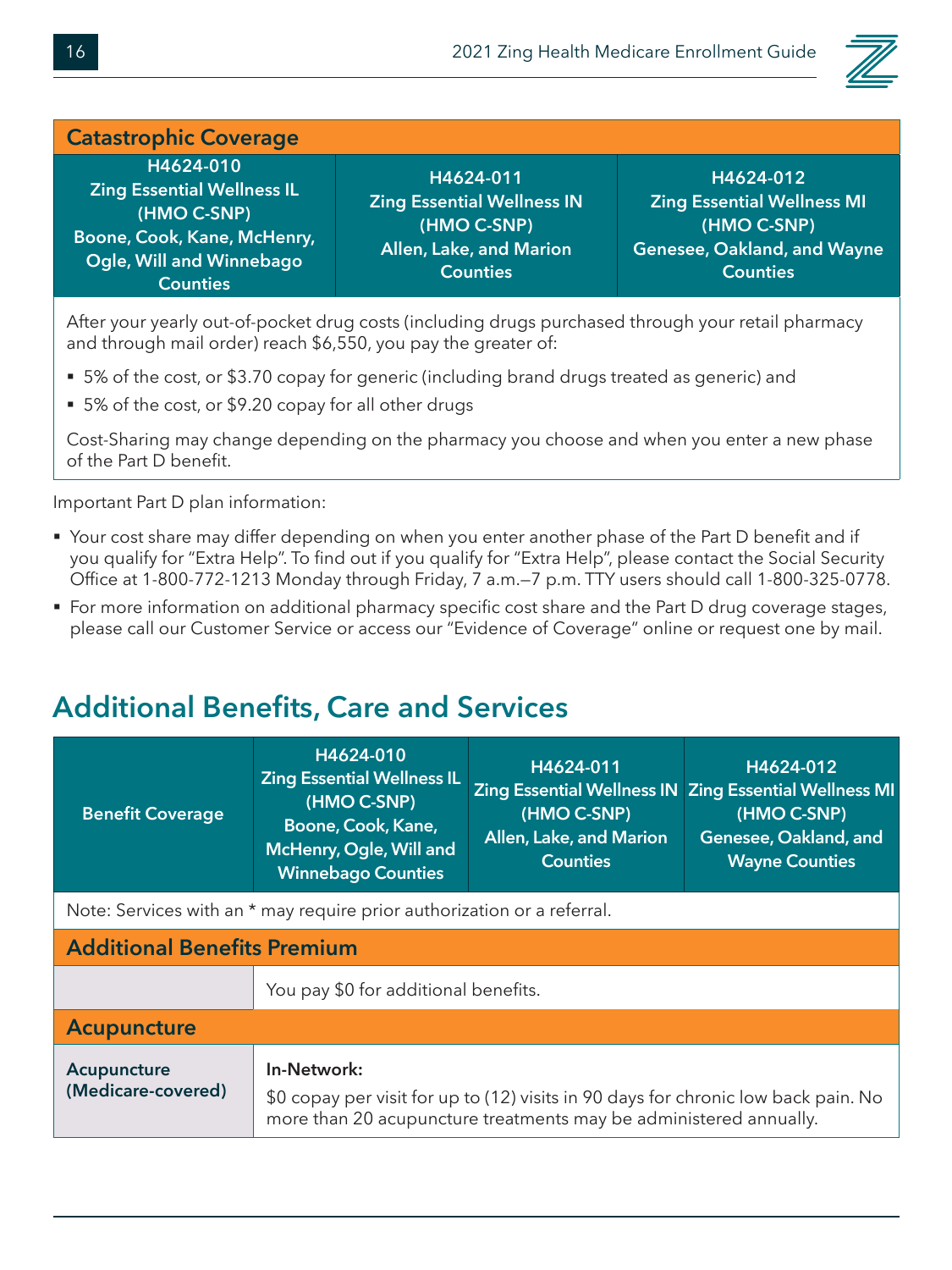

| <b>Benefit Coverage</b>                                                                                     | H4624-010<br><b>Zing Essential Wellness IL</b><br>(HMO C-SNP)<br>Boone, Cook, Kane,<br>McHenry, Ogle, Will and<br><b>Winnebago Counties</b>                                                                                                                                              | H4624-011<br>(HMO C-SNP)<br>Allen, Lake, and Marion<br><b>Counties</b> | H4624-012<br>Zing Essential Wellness IN Zing Essential Wellness MI<br>(HMO C-SNP)<br>Genesee, Oakland, and<br><b>Wayne Counties</b> |  |
|-------------------------------------------------------------------------------------------------------------|------------------------------------------------------------------------------------------------------------------------------------------------------------------------------------------------------------------------------------------------------------------------------------------|------------------------------------------------------------------------|-------------------------------------------------------------------------------------------------------------------------------------|--|
|                                                                                                             | Note: Services with an * may require prior authorization or a referral.                                                                                                                                                                                                                  |                                                                        |                                                                                                                                     |  |
| <b>Foot Care (Podiatry Services)</b>                                                                        |                                                                                                                                                                                                                                                                                          |                                                                        |                                                                                                                                     |  |
| <b>Podiatry Services</b><br>(Medicare-covered)                                                              | In-Network:<br>You pay a \$30 copay for Medicare-covered Podiatry services.                                                                                                                                                                                                              |                                                                        |                                                                                                                                     |  |
| <b>Routine Podiatry</b><br><b>Services</b>                                                                  | In-Network:<br>You pay \$20 copay for (6) visits for Routine Podiatry covered services per<br>year.                                                                                                                                                                                      |                                                                        |                                                                                                                                     |  |
| <b>Medical Equipment and Supplies*</b>                                                                      |                                                                                                                                                                                                                                                                                          |                                                                        |                                                                                                                                     |  |
| <b>Durable Medical</b><br><b>Equipment</b><br>(wheelchairs,<br>oxygen, etc.)*                               | In-Network:<br>You pay 20% of the cost for DME.                                                                                                                                                                                                                                          |                                                                        |                                                                                                                                     |  |
| <b>Prosthetic Devices</b><br>(braces, artificial<br>limbs, etc.) and<br><b>Related Medical</b><br>Supplies* | In-Network:<br>You pay 20% of the cost for Prosthetic devices.                                                                                                                                                                                                                           |                                                                        |                                                                                                                                     |  |
| <b>Diabetes Supplies</b><br>and Services                                                                    | In-Network:<br>You pay:<br>• \$0 copay for Preferred Diabetic test strips.<br>■ 20% of the cost for Non-preferred Diabetic test strips and diabetic<br>monitoring supplies.<br>• \$0 copay for Diabetes Self Management Training.<br>■ 20% of the cost for Therapeutic shoes or inserts. |                                                                        |                                                                                                                                     |  |
| <b>Chiropractic Care</b>                                                                                    |                                                                                                                                                                                                                                                                                          |                                                                        |                                                                                                                                     |  |
| <b>Chiropractic Services</b><br>(Medicare-covered)                                                          | In-Network:<br>You pay \$20 copay for manual manipulation of the spine to correct<br>subluxation (when one or more of the bones of your spine move out of<br>position).                                                                                                                  |                                                                        |                                                                                                                                     |  |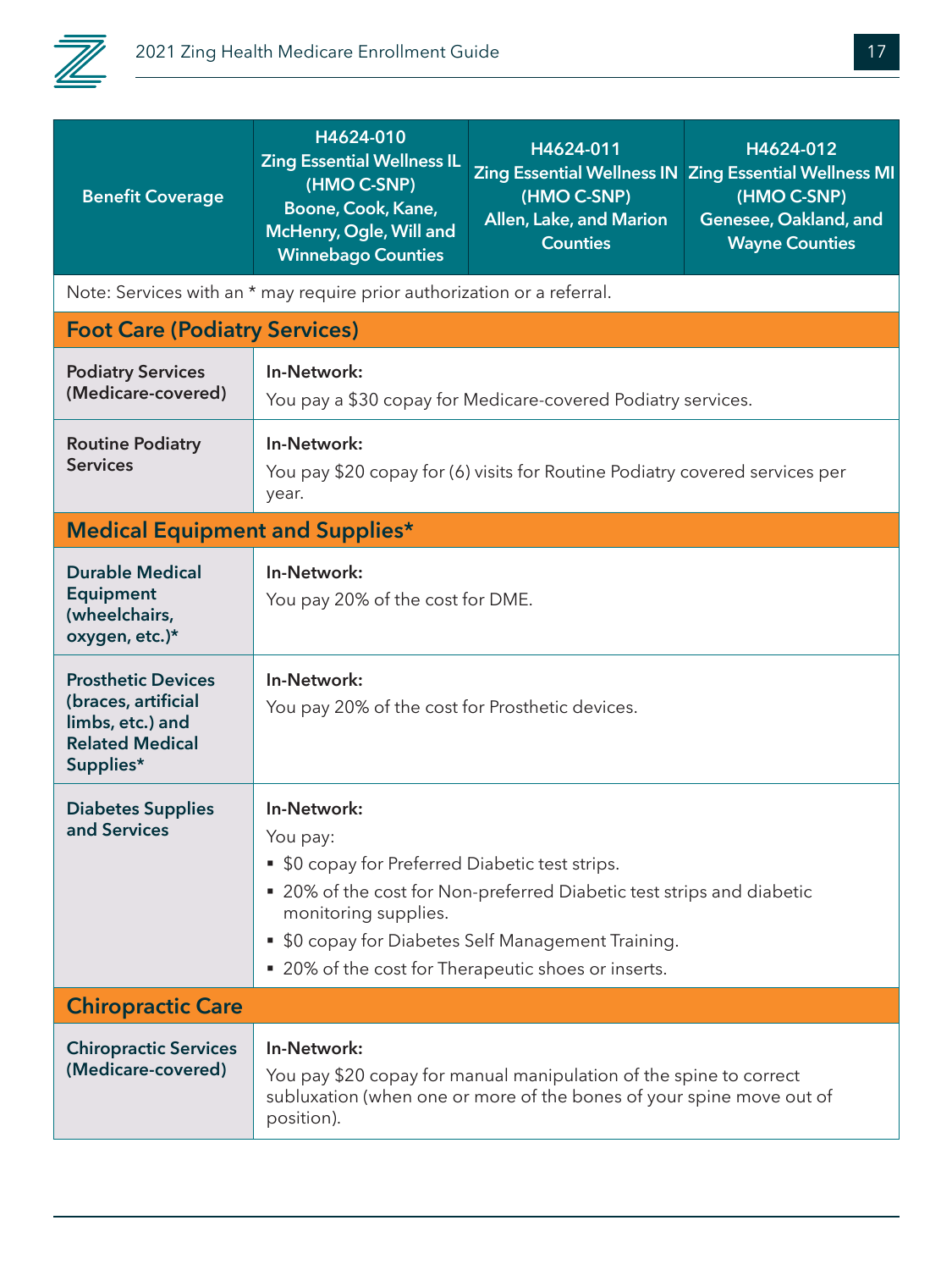

| <b>Benefit Coverage</b>                                                 | H4624-010<br><b>Zing Essential Wellness IL</b><br>(HMO C-SNP)<br>Boone, Cook, Kane,<br>McHenry, Ogle, Will and<br><b>Winnebago Counties</b> | H4624-011<br>(HMO C-SNP)<br>Allen, Lake, and Marion<br><b>Counties</b>                                                        | H4624-012<br>Zing Essential Wellness IN Zing Essential Wellness MI<br>(HMO C-SNP)<br>Genesee, Oakland, and<br><b>Wayne Counties</b> |  |
|-------------------------------------------------------------------------|---------------------------------------------------------------------------------------------------------------------------------------------|-------------------------------------------------------------------------------------------------------------------------------|-------------------------------------------------------------------------------------------------------------------------------------|--|
| Note: Services with an * may require prior authorization or a referral. |                                                                                                                                             |                                                                                                                               |                                                                                                                                     |  |
| Home Health Care*                                                       |                                                                                                                                             |                                                                                                                               |                                                                                                                                     |  |
| Home Health Care*                                                       | In-Network:<br>You pay \$0 copay for Medicare-covered home health care services.                                                            |                                                                                                                               |                                                                                                                                     |  |
| <b>Hospice</b>                                                          |                                                                                                                                             |                                                                                                                               |                                                                                                                                     |  |
| <b>Hospice Care</b>                                                     | You must get your care from a Medicare-certified hospice provider. You must<br>consult with the plan before you select hospice.             |                                                                                                                               |                                                                                                                                     |  |
|                                                                         | You pay part of the cost for outpatient drugs.                                                                                              |                                                                                                                               |                                                                                                                                     |  |
|                                                                         | Original Medicare will be billed for your hospice care, even if you're in a<br>Medicare Advantage plan.                                     |                                                                                                                               |                                                                                                                                     |  |
| <b>Outpatient Substance Abuse*</b>                                      |                                                                                                                                             |                                                                                                                               |                                                                                                                                     |  |
| <b>Individual and Group</b><br>Therapy Visit*                           | In-Network:<br>You pay \$30 copay for Individual therapy sessions per visit.<br>You pay \$30 copay for Group therapy sessions per visit.    |                                                                                                                               |                                                                                                                                     |  |
| <b>Renal Dialysis*</b>                                                  |                                                                                                                                             |                                                                                                                               |                                                                                                                                     |  |
| <b>Renal Dialysis*</b>                                                  | In-Network:                                                                                                                                 | You pay 20% of the cost for Medicare-covered dialysis treatments.<br>You pay \$0 copay for Kidney disease education services. |                                                                                                                                     |  |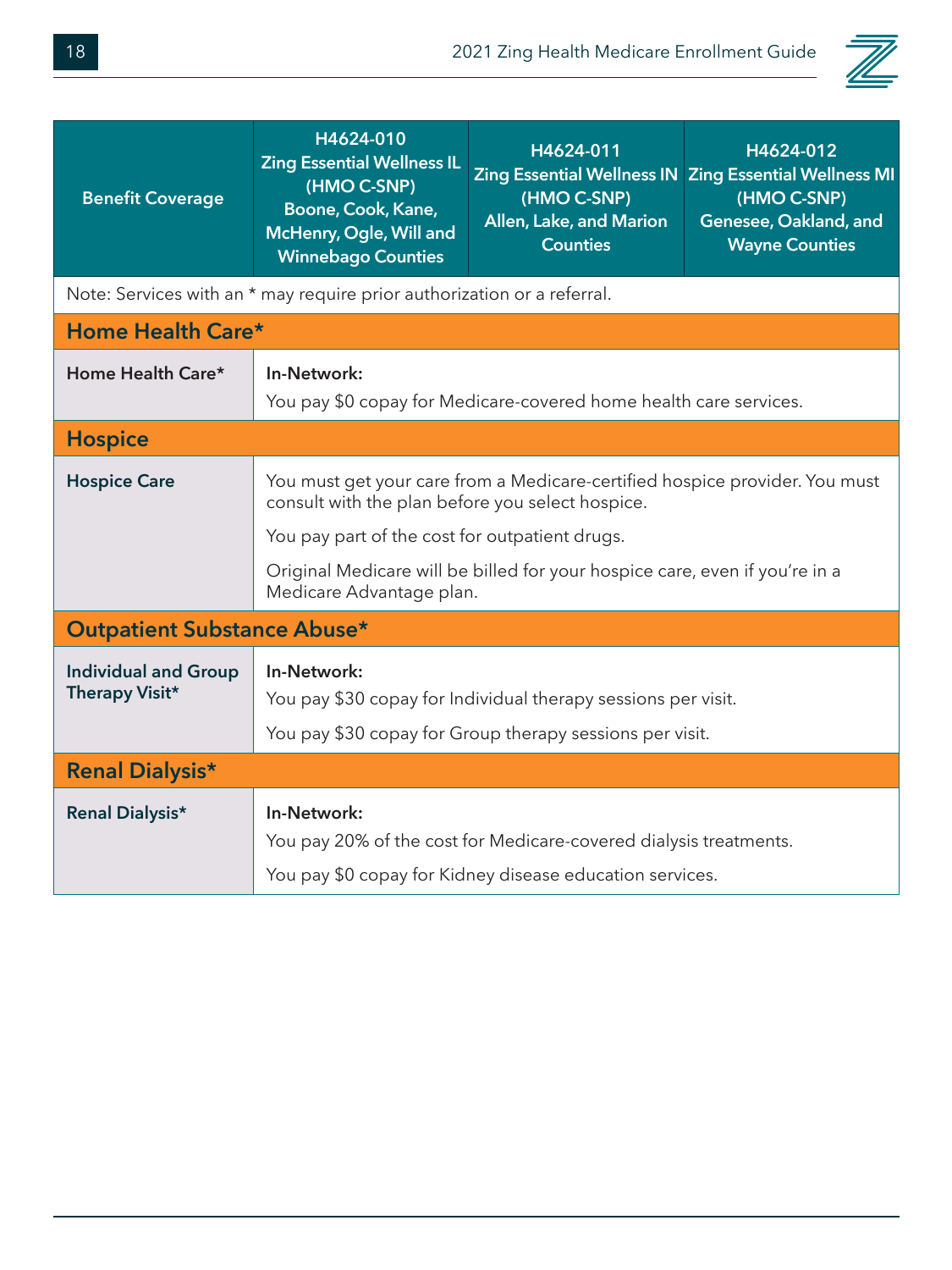

## **Wellness Programs**

| <b>Benefit Coverage</b>                                                                                         | H4624-010<br><b>Zing Essential Wellness IL</b><br>(HMO C-SNP)<br>Boone, Cook, Kane,<br>McHenry, Ogle, Will and<br><b>Winnebago Counties</b>                                                                                      | H4624-011<br>(HMO C-SNP)<br>Allen, Lake, and Marion<br><b>Counties</b>                                                                                                                                                     | H4624-012<br>Zing Essential Wellness IN Zing Essential Wellness MI<br>(HMO C-SNP)<br>Genesee, Oakland, and<br><b>Wayne Counties</b> |
|-----------------------------------------------------------------------------------------------------------------|----------------------------------------------------------------------------------------------------------------------------------------------------------------------------------------------------------------------------------|----------------------------------------------------------------------------------------------------------------------------------------------------------------------------------------------------------------------------|-------------------------------------------------------------------------------------------------------------------------------------|
|                                                                                                                 | Note: Services with an * may require prior authorization or a referral.                                                                                                                                                          |                                                                                                                                                                                                                            |                                                                                                                                     |
| <b>Over-the-Counter (OTC) Items</b>                                                                             |                                                                                                                                                                                                                                  |                                                                                                                                                                                                                            |                                                                                                                                     |
| Over-the-counter<br>drugs and other<br>health-related<br>pharmacy products,<br>as listed in the OTC<br>catalog. | In-Network:<br>You get up to \$105 every three (3) months for OTC Items.<br>Please visit our website at www.myzinghealth.com to see our list of covered<br>over-the-counter items.                                               |                                                                                                                                                                                                                            |                                                                                                                                     |
| <b>Health Club Memberships</b>                                                                                  |                                                                                                                                                                                                                                  |                                                                                                                                                                                                                            |                                                                                                                                     |
| Silver & Fit® Fitness                                                                                           | In-Network:<br>Silver & Fit® Fitness membership is available at no cost while you are a<br>member of our plan.<br>You can find a list of participating clubs on our website at<br>www.myzinghealth.com or call Customer Service. |                                                                                                                                                                                                                            |                                                                                                                                     |
| Weight Watchers <sup>®</sup><br>Membership                                                                      | In-Network:<br>Our plan provides complimentary vouchers for membership in the Weight<br>Watchers <sup>®</sup> program.<br>Meals are not covered.                                                                                 |                                                                                                                                                                                                                            |                                                                                                                                     |
| <b>TeleHealth</b>                                                                                               |                                                                                                                                                                                                                                  |                                                                                                                                                                                                                            |                                                                                                                                     |
| <b>MD Live TeleHealth</b><br><b>Services</b>                                                                    | In-Network:<br>emergency medical services.<br>Please call us for more details.                                                                                                                                                   | You pay \$0 copay for access to doctors and other practitioners via phone<br>and/or video technology for diagnosis and treatment of certain non-<br>Doctors can diagnose and prescribe medications if medically necessary. |                                                                                                                                     |